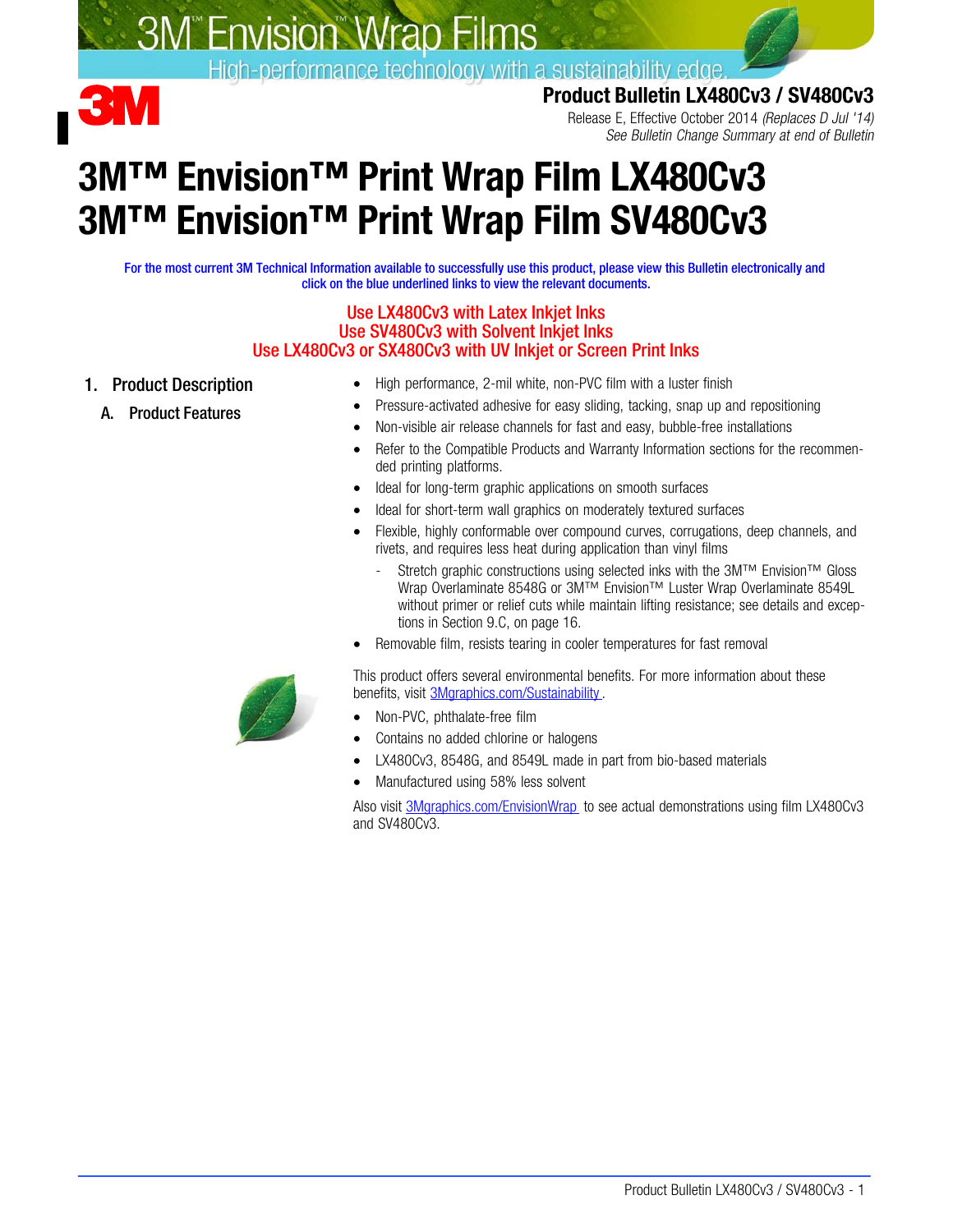High-performance technology with a sustainability edge.

B. Recommended Types of Graphics and End Uses

When constructed and used as described in this Bulletin, these types of graphics and end uses may be eligible for the [3M™ MCS™ Warranty](http://multimedia.3m.com/mws/mediawebserver?mwsId=SSSSSuH8gc7nZxtUN8_UM8mZevUqe17zHvTSevTSeSSSSSS--&fn=3M%20Commercial%20Graphics%20Warranty) or the [3M Performance Guarantee.](http://multimedia.3m.com/mws/mediawebserver?mwsId=SSSSSuH8gc7nZxtUN8_UM8mZevUqe17zHvTSevTSeSSSSSS--&fn=3M%20Commercial%20Graphics%20Warranty) Please read the entire Bulletin for more details.

- Indoor and outdoor graphics and signs, including point-of-purchase and displays
- Fleet, vehicle, watercraft and transit graphics and wraps
	- Commercial vehicles and fleet trucks and trailers; emblems or striping
- Personal vehicle graphics and wraps
- Watercraft graphics (above the static water line only)
- Bus graphics
- Rail cars and lead cars of trains, light rail and subways
- Non-vertical and horizontal vehicle wraps, watercraft and transit when protected with overlaminate 8528, 8548G, or 8549L
- Small format original equipment manufacturer's (OEM) decorative and identification graphics, cautionary and safety labeling
- Smooth and textured walls graphics
	- Graphics applied to indoor smooth wall surfaces
	- Graphics applied to indoor or outdoor moderately textured surfaces when protected with overlaminate 8548G or 8549L
- **C.** Performance Overview 3M tests the performance of both individual products and finished graphic constructions. This table shows the best performance expected from this product without a Warranty Period and with a Warranty Period.

For detailed graphic construction and application options along with specific Warranty Periods, please see the Warranty Information Section [5](#page-6-0) on page [7.](#page-6-0)

| <b>Expected Performance Life.</b> This is the estimated period of time the product should perform satisfactorily.             |                                       |  |  |  |  |  |  |  |
|-------------------------------------------------------------------------------------------------------------------------------|---------------------------------------|--|--|--|--|--|--|--|
| Unprinted film with no graphic protection, applied to a flat, smooth, vertical outdoor surface.                               | 11 years<br><b>Unwarranted Period</b> |  |  |  |  |  |  |  |
| 3M™ MCS™ Warranty. This is the maximum period of time 3M will warrant the finished graphic performance.                       |                                       |  |  |  |  |  |  |  |
| Printed film with the best 3M ink and graphic protection option, applied to a flat, vertical, vehicle surface.                | 7 years<br><b>Warranty Period</b>     |  |  |  |  |  |  |  |
| <b>3M Performance Guarantee.</b> This is the maximum period of time 3M will warrant the performance of the 3M materials used. |                                       |  |  |  |  |  |  |  |
| Printed film with the best ink and graphic protection option, applied to a flat, vertical, vehicle surface.                   | 4 years<br><b>Warranty Period</b>     |  |  |  |  |  |  |  |

D. Limitations of End Uses This 3M product is not designed or recommended for the following uses. Please contact us to discuss other options.

- (1) Unsuitable End Uses for This Film
- Do not use for graphics applied to:
	- stainless steel (we recommend using [3M™ Controltac™ Graphic Film IJ181](http://multimedia.3m.com/mws/mediawebserver?aaaaa1DIUmPBV2Cc8GCmXg3LoED_omDIREbaoEbaoaaaaaa--) instead).
	- non-3M films.
	- watercraft when the graphic is below the static water line.
	- watercraft graphics that are not edge sealed.
	- painted substrates with poor paint to substrate, or paint-to-paint bond.
	- substrate surfaces that are not cleaned properly.
	- to rooftops on straight trucks, semi-tractors and semi-trailers with overlaminate 8548G or 8549L.
- Do not use prespacing tape for cut and weeded applications where the tape must adhere to the exposed liner.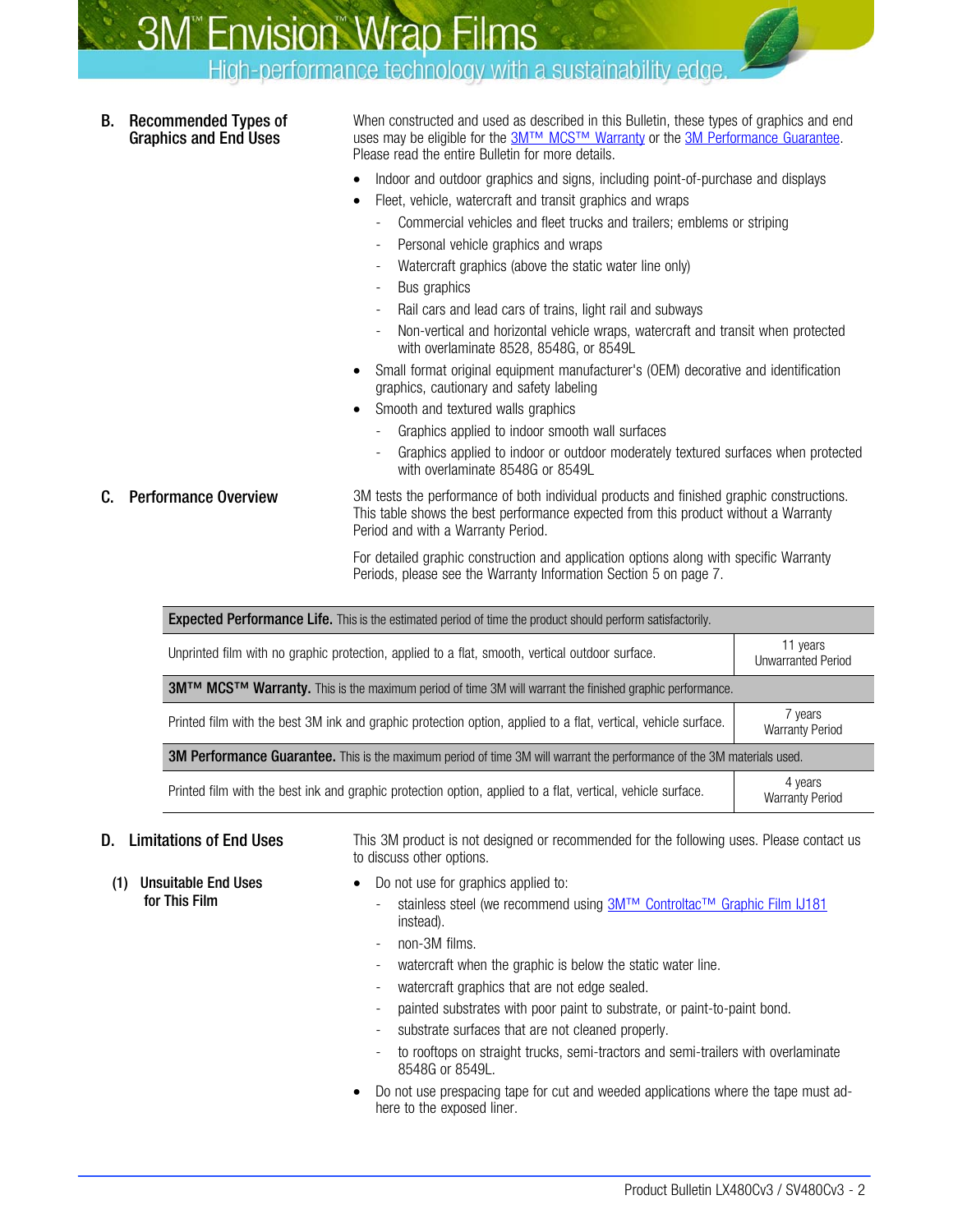**SM<sup>®</sup>Envision® Wrap Films** 

## High-performance technology with a sustainability edge.

- Do not use film without graphic protection for:
	- printed vehicle graphics.
	- watercraft graphics.
	- graphics exposed to abrasive conditions, harsh cleaners or chemicals.
	- horizontally-exposed outdoor applications.
- Do not use for graphics that require removal from:
	- applications with poor paint-to-substrate adhesion.
	- existing graphics that must remain intact; damage may occur during removal of film.
	- watercraft.
	- outdoor, horizontal applications (except graphics using overlaminate 8528, 8548G, or 8549L as described in this Bulletin).
- Do not use for graphics subjected to gasoline vapors or spills, including those at or on gas pumps, automobile fuel-tank ports, watercraft or top-feeding, petroleum tankers.

**E.** Wall Graphics This 2-mil film may be used for indoor smooth or textured surface wall graphics. However, the user is responsible for determining the product's suitability, including adhesion and, if required, removal characteristics. Due to the wide variability of wall surfaces, neither finished graphics nor removal is warranted, even for removable or changeable films. [3M In](http://multimedia.mmm.com/mws/mediawebserver.dyn?6666660Zjcf6lVs6EVs666PrWCOrrrrQ-)[struction Bulletin 5.37](http://multimedia.mmm.com/mws/mediawebserver.dyn?6666660Zjcf6lVs6EVs666PrWCOrrrrQ-) provides comprehensive information for the most successful wall graphics film selection and application.

> Film used on buses must not be applied so as to restrict the safe use of emergency window exits. See the most current version of [3M Instruction Bulletin 5.4](http://multimedia.mmm.com/mws/mediawebserver.dyn?6666660Zjcf6lVs6EVs666TtNCOrrrrQ-) for details.

2. Compatible Products The following products are approved by 3M for use with the base film covered in this Bulletin and used for the creation of a graphic that may be eligible for the 3M™ MCS™ Warranty or 3M Performance Guarantee. Click on the blue underlined text to view the Product Bulletin for that product.

> See the **Warranty Information** section to determine which compatible products are approved for your graphic construction.

#### Ink Series **Printer**

- 3M™ Piezo Inkiet Ink Series 1500v2
- 
- 
- 
- 
- 
- [HP LX610 Latex Ink](http://multimedia.3m.com/mws/mediawebserver?mwsId=66666UF6EVsSyXTtoXMyNXM_EVtQEVs6EVs6EVs6E666666--) a 3M™ MCS™ Warranty Component
- **[HP 792 Latex Ink](http://multimedia.3m.com/mws/mediawebserver?mwsId=SSSSSuH8gc7nZxtU58_vPxmGevUqe17zHvTSevTSeSSSSSS--)** a 3M™ MCS™ Warranty Component
- **[HP 881 Latex Ink](http://multimedia.3m.com/mws/mediawebserver?mwsId=SSSSSuH8gc7n_xtUPx_Uo8mSevUqevTSevTSevTSeSSSSSS--)** a 3M™ MCS™ Warranty Component
- HP 831 Latex Ink a 3M™ MCS™ Warranty Component
- EFI™ VUTEk® 150, 2360/3360, 3300/5300 & 3000/5000 Printers
- **<u>[3M™ Piezo Inkjet Ink Series 4400](http://multimedia.3m.com/mws/mediawebserver?mwsId=66666UgxGCuNyXTtNXMElxf6EVtQEcuZgVs6EVs6E666666--)</u>** HP XLJet 1200 and 1500 Printers<br>3M™ Piezo Inkjet Ink Series 4800 HP Scitex TJ8300 & TJ8350 Indus
	- HP Scitex TJ8300 & TJ8350 Industrial Presses
- [SIIT GX 3M Ink Series](http://multimedia.3m.com/mws/mediawebserver?mwsId=SSSSSuH8gc7nZxtUoY_UP82xevUqe17zHvTSevTSeSSSSSS--) Seiko I Infotech ColorPainter™ H Series H-74s, H2-74s, H-104s, H2-104s, W-54s & W-64s Printers
- [SIIT SX 3M Ink Series](http://multimedia.3m.com/mws/mediawebserver?mwsId=SSSSSuH8gc7nZxtUPYtv5x_eevUqe17zHvTSevTSeSSSSSS--) Seiko I Infotech ColorPainter™ M-64s **Printer**
- [HP 3M LX600 Specialty Latex Ink](http://multimedia.3m.com/mws/mediawebserver?mwsId=66666UgxGCuNyXTtOxTyL8T2EVtQEcuZgVs6EVs6E666666--) HP Designjet L65500; Scitex LX600, LX800, LX820 & LX850; Latex 820 & 850 Printers
	- HP Designiet L65500, Scitex LX600, LX800, LX820 & LX850; Latex 820 & 850 Printers
	- HP Designjet L26100, L26500 & L28500 Latex 210, 260 & 280 Printers
	- HP Latex 3000 Printer
	- HP Latex 360 Printer

- F. Important Information About Bus Applications
- 

## A. Inkjet Inks and Printers for 3M™ MCS™ Warranty

(1) Solvent Inkjet Inks (SV480Cv3)

(2) Latex Inkjet Inks (LX480Cv3)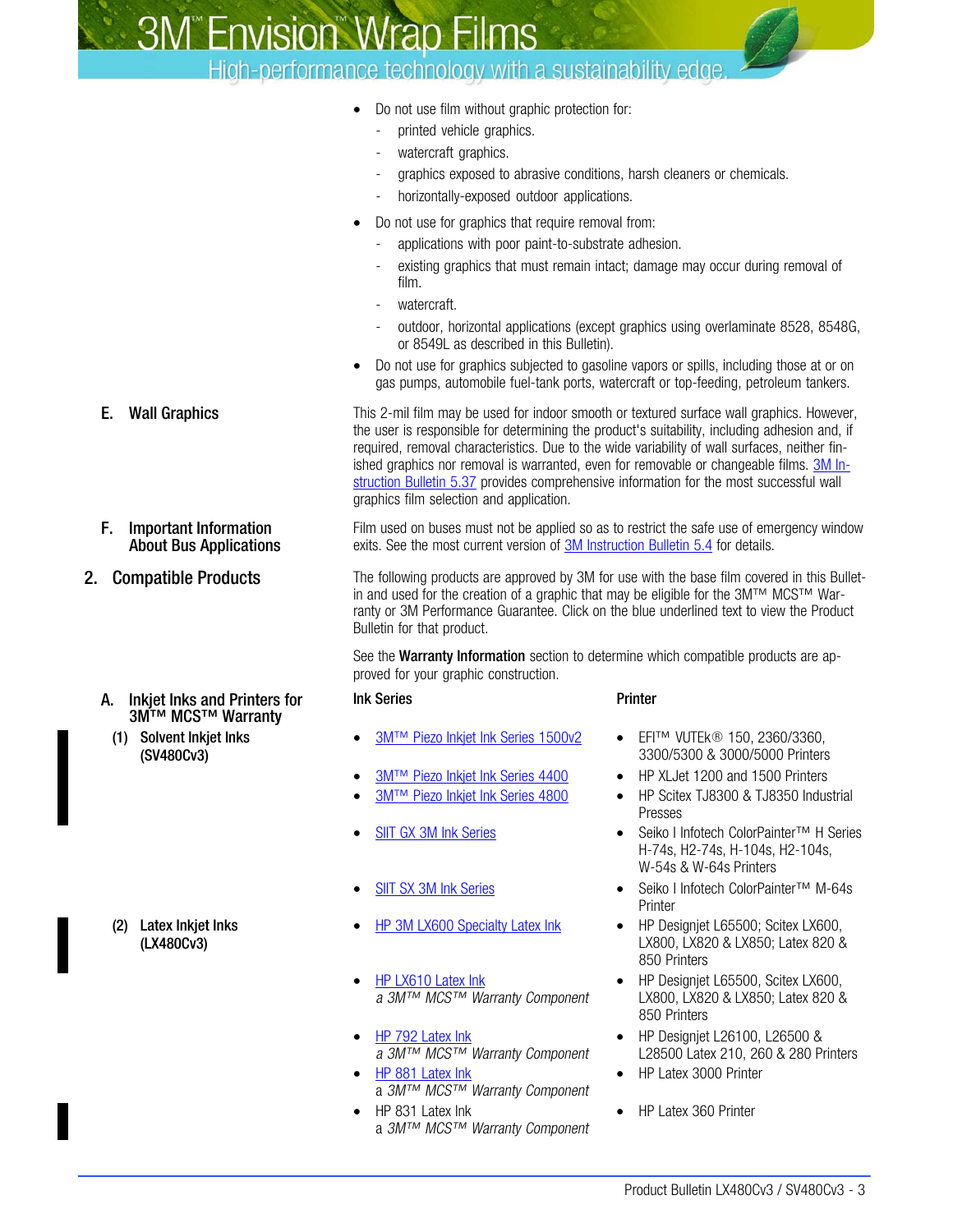**S. 3M** Envision Wrap Films

High-performance technology with a sustainability edge.

- (3) UV Inkjet Inks and Printers (LX480Cv3 and SV480Cv3)
- [3M™ Piezo Inkjet Ink Series 2200UV](http://multimedia.3m.com/mws/mediawebserver?mwsId=SSSSSuH8gc7nZxtUNx_enxmGevUqe17zHvTSevTSeSSSSSS--) EFI™ VUTEk® PV200 Printer
- 
- **[EFI™ VUTEk® GS 3M™ Premium UV](http://multimedia.3m.com/mws/mediawebserver?mwsId=SSSSSuH8gc7nZxtUo8_1N8t9evUqe17zHvTSevTSeSSSSSS--)** [Inks](http://multimedia.3m.com/mws/mediawebserver?mwsId=SSSSSuH8gc7nZxtUo8_1N8t9evUqe17zHvTSevTSeSSSSSS--)
- **[EFI™ VUTEk® GSr 3M™ Premium UV](http://multimedia.3m.com/mws/mediawebserver?nnnnnpQ7fzaOgs5Pjs5zHTv80RQ40zQ7cRon0Ron0nnnnnn--)** [Inks](http://multimedia.3m.com/mws/mediawebserver?nnnnnpQ7fzaOgs5Pjs5zHTv80RQ40zQ7cRon0Ron0nnnnnn--)
- 
- **[EFI™ VUTEk® GSLXr 3M Superflex UV](http://multimedia.3m.com/mws/mediawebserver?mwsId=66666UgxGCuNyXTt5XM2NXTcEVtQEcuZgVs6EVs6E666666--)** [Ink](http://multimedia.3m.com/mws/mediawebserver?mwsId=66666UgxGCuNyXTt5XM2NXTcEVtQEcuZgVs6EVs6E666666--) (excludes White Ink)
- [EFI™ VUTEk® GSLXr 3M Superflex UV](http://multimedia.3m.com/mws/mediawebserver?mwsId=66666UgxGCuNyXTt5XM2NXTcEVtQEcuZgVs6EVs6E666666--) [Ink](http://multimedia.3m.com/mws/mediawebserver?mwsId=66666UgxGCuNyXTt5XM2NXTcEVtQEcuZgVs6EVs6E666666--) (excludes White Ink)
- [Mimaki LF-200 Ink Series](http://multimedia.3m.com/mws/mediawebserver?mwsId=SSSSSuH8gc7nZxtUn8_GPYtGevUqe17zHvTSevTSeSSSSSS--) Manufactured by 3M
- [Mimaki UV Ink LUS-200](http://multimedia.3m.com/mws/mediawebserver?mwsId=SSSSSuH8gc7nZxtUPx_Uo8tBevUqe17zHvTSevTSeSSSSSS--) Manufactured by 3M
- 
- [3M™ Piezo Inkjet Ink Series 2800UV](http://multimedia.3m.com/mws/mediawebserver?mwsId=SSSSSuH8gc7nZxtUNY_ZoxtBevUqe17zHvTSevTSeSSSSSS--) EFI™ VUTEk® QS2000, QS3200, QS3220 and QS220 Printers
	- EFI™ VUTEk® GS2000, GS3200 & GS3250 Printers, including GS Pro Series
	- EFI™ VUTEk® GS5000r & GS3250r **Printers**
- [EFI™ R3225 3M™ UV Ink](http://multimedia.3m.com/mws/mediawebserver?mwsId=66666UF6EVsSyXTtoXfyLXMEEVtQEVs6EVs6EVs6E666666--) EFI™ R3225 UV Roll-to-Roll Printer
	- EFI™ VUTEk® GS3250LXr Pro Printer
	- EFI™ VUTEk® GS5500LXr Pro Printer
	- Mimaki UJV-160, JFX-1631 & 1615R **Printers**
	- Mimaki UJV500-160 Printer
- [3M™ Screen Printing Ink Series 1900 \(Solvent\),](http://multimedia.3m.com/mws/mediawebserver?mwsId=66666UgxGCuNyXTtlXfXm8s6EVtQEcuZgVs6EVs6E666666--) line color and four color
- [3M™ Screen Printing UV Ink Series 9800,](http://multimedia.3m.com/mws/mediawebserver?mwsId=66666UF6EVsSyXTtM8TtMxM2EVtQEVs6EVs6EVs6E666666--) line color and four color
- For the most current information, please click here: [3M Performance Guarantee Matrix](http://multimedia.3m.com/mws/mediawebserver?mwsId=66666UF6EVsSyXTtmxTXMxfyEVtQEVs6EVs6EVs6E666666--&fn=PG%20Warranty%20Matrix.pdf).
- D. Graphic Protection [3M™ Scotchcal™ Gloss Overlaminate 8518](http://multimedia.3m.com/mws/mediawebserver?mwsId=SSSSSuH8gc7nZxtUn8_enxmUevUqe17zHvTSevTSeSSSSSS--)
	- [3M™ Scotchcal™ Luster Overlaminate 8519](http://multimedia.3m.com/mws/mediawebserver?mwsId=SSSSSuH8gc7nZxtUn8_enxmUevUqe17zHvTSevTSeSSSSSS--)
	- **[3M™ Scotchcal™ Matte Overlaminate 8520](http://multimedia.3m.com/mws/mediawebserver?mwsId=SSSSSuH8gc7nZxtUn8_enxmUevUqe17zHvTSevTSeSSSSSS--)**
	- [3M™ Scotchcal™ Gloss Overlaminate 8528](http://multimedia.3m.com/mws/mediawebserver?mwsId=SSSSSuH8gc7nZxtUn8_enxmUevUqe17zHvTSevTSeSSSSSS--)
	- 3M<sup>™</sup> Envision™ Gloss Wrap Overlaminate 8548G (required for textured wall applications)
	- **[3M™ Envision™ Luster Wrap Overlaminate 8549L](http://multimedia.3m.com/mws/mediawebserver?mwsId=SSSSSuH8gc7nZxtUn8_enxmUevUqe17zHvTSevTSeSSSSSS--)** (required for textured wall applications)
	- [3M™ Scotchcal™ Ultra Matte Overlaminate 8915](http://multimedia.3m.com/mws/mediawebserver?mwsId=SSSSSuH8gc7nZxtUn8_enxmUevUqe17zHvTSevTSeSSSSSS--)
	- [3M™ Screen Print Matte Clear 1930](http://multimedia.3m.com/mws/mediawebserver?mwsId=66666UgxGCuNyXTtlXfXm8s6EVtQEcuZgVs6EVs6E666666--)
	- **[3M™ Screen Print UV Gloss Clear 9800CL](http://multimedia.3m.com/mws/mediawebserver?mwsId=66666UF6EVsSyXTtM8TtMxM2EVtQEVs6EVs6EVs6E666666--)**
	- [3M™ Screen Print Gloss 1920DR](http://multimedia.3m.com/mws/mediawebserver?mwsId=66666UgxGCuNyXTtlXfXm8s6EVtQEcuZgVs6EVs6E666666--)
	- [3M™ Screen Print UV Gloss Clear 9740i](http://multimedia.3m.com/mws/mediawebserver?mwsId=SSSSSufSevTsZxtU5x_GM8tGevUqevTSevTSevTSeSSSSSS--)
	- **[3M™ Screen Print Low Gloss Clear 9730UV](http://multimedia.3m.com/mws/mediawebserver?mwsId=SSSSSuH8gc7nZxtUn8_enxmUevUqe17zHvTSevTSeSSSSSS--)**
- E. Other Products [3M™ Premasking Tape SCPM-3](http://multimedia.3m.com/mws/mediawebserver?6666660Zjcf6lVs6EVs666Tt3COrrrrQ-)
	- **[3M™ Premasking Tape SCPM-44X](http://multimedia.3m.com/mws/mediawebserver?6666660Zjcf6lVs6EVs666Tt3COrrrrQ-)**
	- **[3M™ Prespacing Tape SCPS-55](http://multimedia.3m.com/mws/mediawebserver?6666660Zjcf6lVs6EVs666Tt3COrrrrQ-)**
	- [3M™ Edge Sealer 3950](http://multimedia.3m.com/mws/mediawebserver?6666660Zjcf6lVs6EVs666COKCOrrrrQ-)
	- [3M™ Edge Sealer Tape 8914](http://multimedia.3m.com/mws/mediawebserver?6666660Zjcf6lVs6EVs666COKCOrrrrQ-)
	- **[3M™ Vehicle Channel Applicator Tool VCAT-2](http://multimedia.3m.com/mws/mediawebserver?66666UuZjcFSLXTtmxMtOxTyEVuQEcuZgVs6EVs6E666666--)**
	- **[3M™ Roller L \(larger hard roller\)](http://multimedia.3m.com/mws/mediawebserver?66666UuZjcFSLXTtmxMtOxTyEVuQEcuZgVs6EVs6E666666--)**
	- [3M™ Roller S \(small hard roller\)](http://multimedia.3m.com/mws/mediawebserver?66666UuZjcFSLXTtmxMtOxTyEVuQEcuZgVs6EVs6E666666--)
- B. Screen Printing Inks for 3M™ MCS™ Warranty (LX480Cv3 and SV480Cv3)
- C. OEM Inkjet Inks and Printers for 3M Performance Guarantee
-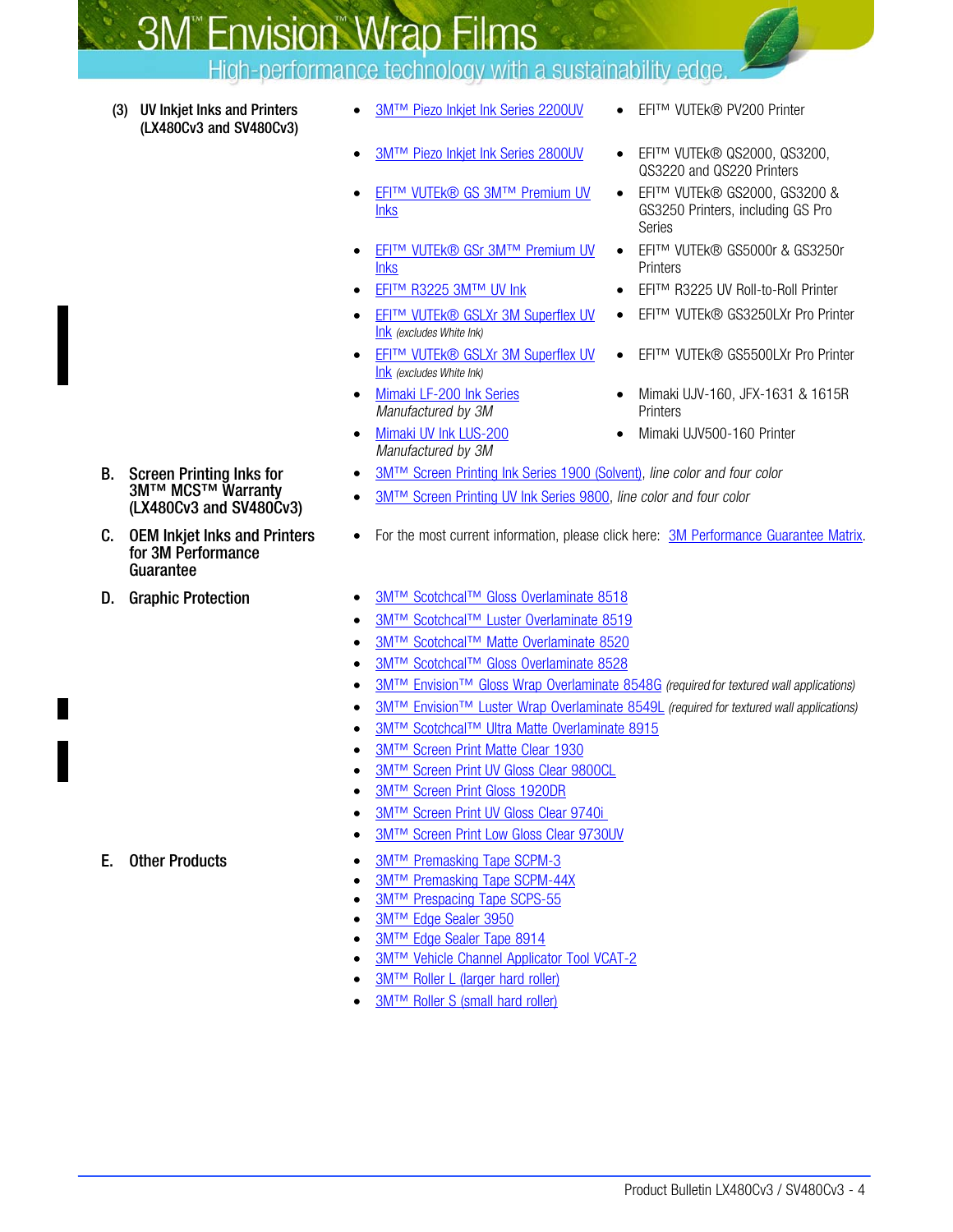High-performance technology with a sustainability edge.

### F. Tools for Textured Wall **Surfaces**

- 3M<sup>™</sup> Textured Surface Applicator TSA-1
- 3M<sup>™</sup> Textured Surface Applicator TSA-2
- [3M™ Textured Surface Applicator TSA-3](http://multimedia.3m.com/mws/mediawebserver?6666660Zjcf6lVs6EVs66SJ97COrrrrQ-)
- [3M™ Textured Surface Applicator TSA-4](http://multimedia.3m.com/mws/mediawebserver?6666660Zjcf6lVs6EVs66SJ97COrrrrQ-)
- Industrial heat gun with an electronic readout, capable of achieving and sustaining 1000°F (537°C). See [3M Instruction Bulletin 5.37](http://multimedia.3m.com/mws/mediawebserver?6666660Zjcf6lVs6EVs666PrWCOrrrrQ-) for examples of suitable heat guns.
- Heat and burn resistant gloves
- Note: Do not attempt to apply this film to textured wall surfaces using a standard squeegee; you will not be successful.

3. Characteristics These are typical values for unprocessed film; processing may change the values. Contact your 3M representative for a custom specification.

A. Physical Characteristics

| Characteristic                                     | Value                                                                                          |                                                                                                                                                                                                                                                        |  |  |  |  |  |  |  |  |
|----------------------------------------------------|------------------------------------------------------------------------------------------------|--------------------------------------------------------------------------------------------------------------------------------------------------------------------------------------------------------------------------------------------------------|--|--|--|--|--|--|--|--|
| Material                                           | High performance non-PVC polymer                                                               |                                                                                                                                                                                                                                                        |  |  |  |  |  |  |  |  |
| Film color                                         | White, opaque                                                                                  |                                                                                                                                                                                                                                                        |  |  |  |  |  |  |  |  |
| <b>Thickness</b>                                   |                                                                                                | Without adhesive: 2 mil (0.05 mm)<br>With adhesive: 3-4 mil (0.08-0.10 mm)                                                                                                                                                                             |  |  |  |  |  |  |  |  |
| Adhesive                                           | channels                                                                                       | Pressure-activated (slide, tack, snap up, reposition) with air release                                                                                                                                                                                 |  |  |  |  |  |  |  |  |
| Adhesive color                                     | Gray                                                                                           |                                                                                                                                                                                                                                                        |  |  |  |  |  |  |  |  |
| Film Liner                                         | Polyethylene-coated paper                                                                      |                                                                                                                                                                                                                                                        |  |  |  |  |  |  |  |  |
| Adhesion, Typical<br>24 hours after<br>application | ABS<br>Acrylic enamel<br>Aluminum, anodized<br>Aluminum, etched<br>Automotive clear coats      | 2-4 pounds/inch (0.36-0.72 kg/cm)<br>2-4 pounds/inch (0.36-0.72 kg/cm)<br>5-7 pounds/inch (0.89-1.26 kg/cm)<br>4-6 pounds/inch (0.72-1.08 kg/cm)<br>Fruehauf pre-painted panels 2-4 pounds/inch (0.36-0.72 kg/cm)<br>3-5 pounds/inch (0.54-0.89 kg/cm) |  |  |  |  |  |  |  |  |
| Tensile strength                                   | 11-13 pounds/inch at 73°F (1.98-2.34 kg/cm at 23°C)                                            |                                                                                                                                                                                                                                                        |  |  |  |  |  |  |  |  |
| Chemical<br>resistance                             | Resists mild alkalis, mild acids, and salt<br>$\bullet$<br>Resists occasional fuel spills<br>٠ | Excellent resistance to water (does not include immersion)                                                                                                                                                                                             |  |  |  |  |  |  |  |  |
| Flammability                                       | 3Mgraphics.com                                                                                 | ASTM E84 reports available on the On-line Product Catalog at                                                                                                                                                                                           |  |  |  |  |  |  |  |  |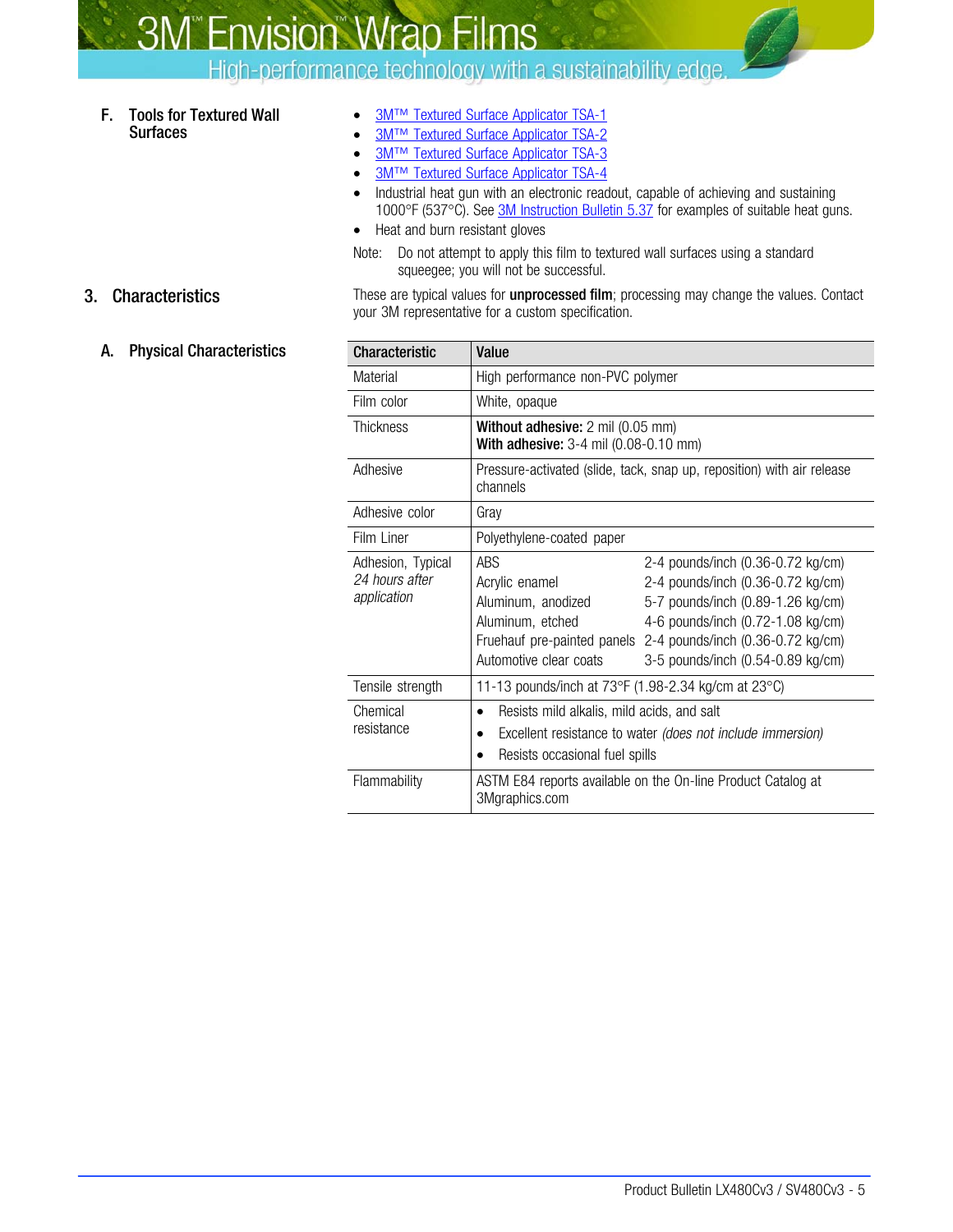<span id="page-5-0"></span>

| <b>Application Characteristics</b><br>В. | <b>Characteristic</b> | Value |
|------------------------------------------|-----------------------|-------|
|------------------------------------------|-----------------------|-------|

| <b>Characteristic</b>                             | Value                                                                                                                                                                                                                                                                                                                               |  |  |  |  |  |  |  |
|---------------------------------------------------|-------------------------------------------------------------------------------------------------------------------------------------------------------------------------------------------------------------------------------------------------------------------------------------------------------------------------------------|--|--|--|--|--|--|--|
| Finished graphic<br>application<br>recommendation | Sign and vehicle applications:<br><b>Surface type:</b> Flat, with and without rivets, simple curves, com-<br>pound curves, corrugations and deep channels<br><b>Substrate type:</b> ABS resins, aluminum, chrome, glass, fiberglass<br>reinforced plastics, paint (check adhesion to powder-coated or                               |  |  |  |  |  |  |  |
|                                                   | water-based paints), fiberglass with gel coat<br>Wall applications: Indoor smooth surface walls, moderately-textured<br>surfaces such as concrete block, brick, industrial stucco and tile, as<br>found on flat walls and/or simple curved architectural elements such<br>as columns. See 3M Instruction Bulletin 5.37 for details. |  |  |  |  |  |  |  |
|                                                   | Application temperature: (air and substrate)<br>Flat without rivets: $40^{\circ}$ -100°F (4°-38°C)<br>$\bullet$<br>Curves or corrugations with rivets: 50°-100°F (10°-38°C)<br>Compound curves and/or watercraft: 60°-90°F (16°-32°C)<br>Walls: 40°-100°F (4°-38°C)                                                                 |  |  |  |  |  |  |  |
|                                                   | <b>Application method: Dry</b>                                                                                                                                                                                                                                                                                                      |  |  |  |  |  |  |  |
| Applied shrinkage                                 | Less than $0.015$ inches $(0.4$ mm)                                                                                                                                                                                                                                                                                                 |  |  |  |  |  |  |  |
| Temperature range<br>after application            | $-65^{\circ}$ to 225 $^{\circ}$ F ( $-60^{\circ}$ to 107 $^{\circ}$ C)                                                                                                                                                                                                                                                              |  |  |  |  |  |  |  |
| Graphic removal                                   | <b>Most substrates:</b> Removable with heat and/or chemicals within the<br>Warranty Period at 50°F (10°C) minimum (air and substrate)<br>Wall applications: Varies with type of substrate; using heat<br>enhances removal of film; may leave adhesive residue, may remove<br>some surface paint or finish, may damage mortar.       |  |  |  |  |  |  |  |

## 4. Definitions

| А. | <b>Exposure Types</b>       | <b>U.S. Vertical</b><br><b>Exposure</b>      | face of graphic                                                                                                                                                                                                                                                                                         | The face of the graphic is $+/- 10^{\circ}$ from vertical.                                                                                                                             |  |  |  |  |  |  |  |
|----|-----------------------------|----------------------------------------------|---------------------------------------------------------------------------------------------------------------------------------------------------------------------------------------------------------------------------------------------------------------------------------------------------------|----------------------------------------------------------------------------------------------------------------------------------------------------------------------------------------|--|--|--|--|--|--|--|
|    |                             | U.S.<br>Non-vertical<br><b>Exposure</b>      | face of graphic-                                                                                                                                                                                                                                                                                        | The face of the graphic is greater than $10^{\circ}$ from vertical<br>and greater than 5° from horizontal. This includes non-<br>vertical surfaces of vehicle wraps or fleet graphics. |  |  |  |  |  |  |  |
|    |                             | U.S.<br><b>Horizontal</b><br><b>Exposure</b> | The face of the graphic is $+/-$ 5° from horizontal.                                                                                                                                                                                                                                                    |                                                                                                                                                                                        |  |  |  |  |  |  |  |
|    |                             | U.S. Desert<br>Southwest<br><b>Exposure</b>  | Any outdoor graphic exposed to solar energy more than half of the daylight<br>hours in Arizona, New Mexico and the desert areas of California, Nevada,<br>Utah and Texas is subject to reduced warranties. A detailed map is available<br>at <b>3Mgraphics.com</b> under Tools and Support, Warranties. |                                                                                                                                                                                        |  |  |  |  |  |  |  |
| В. | <b>Graphic Construction</b> |                                              | The products used to make a graphic, which may include film and/or flexible substrate, graphic<br>protection, ink, printer and application tape.                                                                                                                                                        |                                                                                                                                                                                        |  |  |  |  |  |  |  |
| C. | <b>Graphic Protection</b>   |                                              |                                                                                                                                                                                                                                                                                                         | Overlaminate films or clear coats used to protect the graphic and/or change gloss.                                                                                                     |  |  |  |  |  |  |  |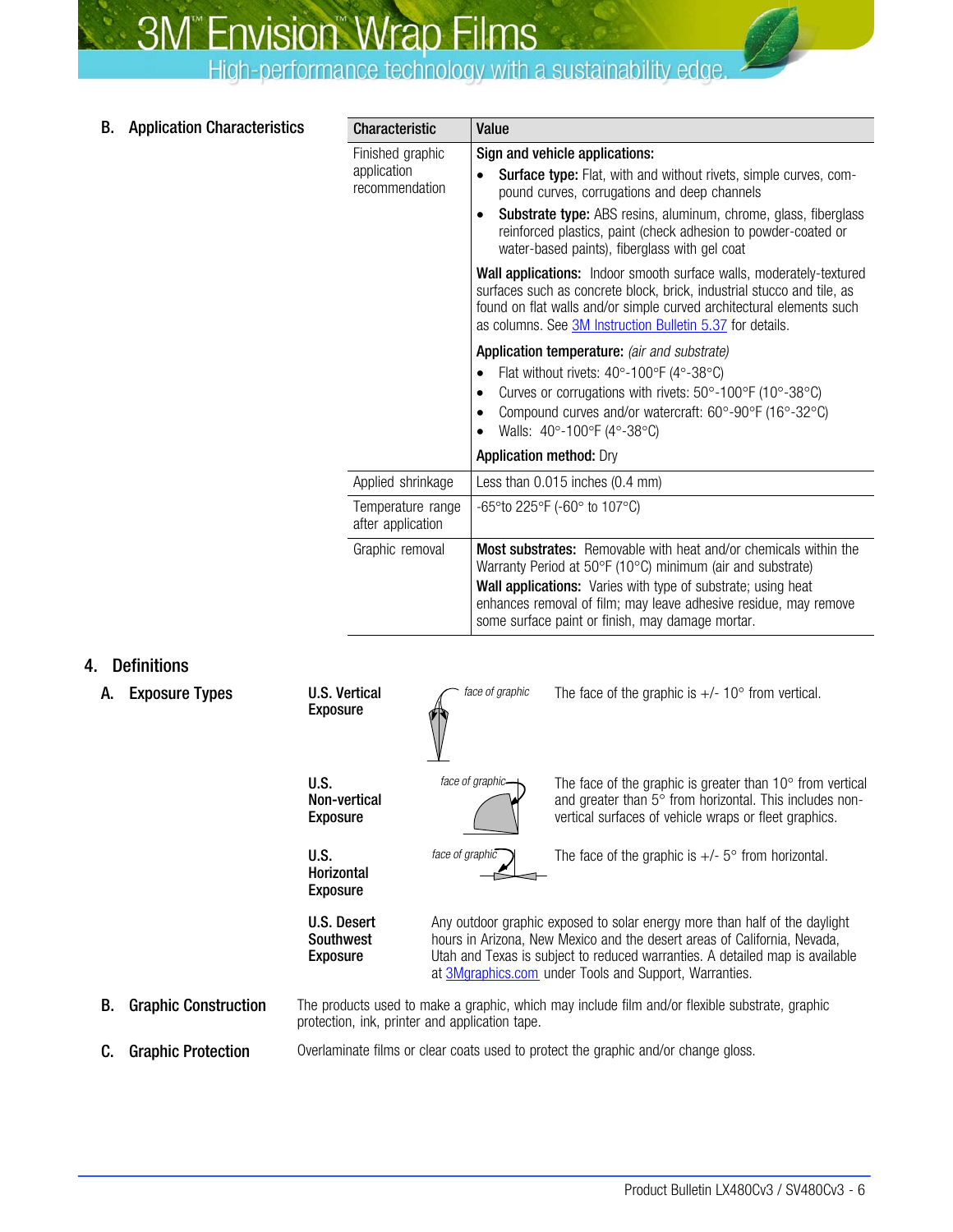<span id="page-6-0"></span>

|    | D. Graphic Types                            | <b>Indoor Signs</b>  | Stationary graphics applied indoors and not exposed to the elements.                                                                                                                                                                                                                                                                                                                                                                                                                                                                                                                                                                                                                                                          |  |  |  |  |  |  |
|----|---------------------------------------------|----------------------|-------------------------------------------------------------------------------------------------------------------------------------------------------------------------------------------------------------------------------------------------------------------------------------------------------------------------------------------------------------------------------------------------------------------------------------------------------------------------------------------------------------------------------------------------------------------------------------------------------------------------------------------------------------------------------------------------------------------------------|--|--|--|--|--|--|
|    | As identified in Product                    | <b>Outdoor Signs</b> | Stationary graphics applied outdoors and exposed to the elements.                                                                                                                                                                                                                                                                                                                                                                                                                                                                                                                                                                                                                                                             |  |  |  |  |  |  |
|    | <b>Warranty Period Matrices</b>             | <b>OEM</b>           | Labels and decorative graphics produced for and used by original equipment<br>manufacturers. May also be called decals.                                                                                                                                                                                                                                                                                                                                                                                                                                                                                                                                                                                                       |  |  |  |  |  |  |
|    |                                             | <b>Vehicle Types</b> | Vehicle. Buses, vans, passenger vehicles, delivery trucks, pickup trucks,<br>enclosed trailers. Certain restrictions may apply as noted in the applicable<br>Product Bulletin.                                                                                                                                                                                                                                                                                                                                                                                                                                                                                                                                                |  |  |  |  |  |  |
|    |                                             |                      | Straight Trucks, Semi-Tractors and Semi-Trailers. Straight trucks,<br>semi-tractors and semi-trailers used for commercial business purposes.<br>Excludes air shields.                                                                                                                                                                                                                                                                                                                                                                                                                                                                                                                                                         |  |  |  |  |  |  |
|    |                                             |                      | Recreational Vehicle (RV). Vehicles used for personal pleasure, such as<br>campers, motor homes and trailers, that are not used in connection with any<br>commercial or business enterprise.                                                                                                                                                                                                                                                                                                                                                                                                                                                                                                                                  |  |  |  |  |  |  |
|    |                                             |                      | Watercraft. Boats intended for personal pleasure such as runabouts and<br>speedboats having aluminum and/or smooth fiberglass/gel coat bodies,<br>including boats used in fishing tournaments and off-shore racing boats, but not<br>1 to 3 person personal watercraft or other boats used in connection with<br>commercial or business enterprise. 3M specifically excludes all other<br>recreational vehicles from this definition.                                                                                                                                                                                                                                                                                         |  |  |  |  |  |  |
|    |                                             |                      | Rail. Rail cars and lead cars of trains, light rail and subways, but not<br>locomotives or engines.                                                                                                                                                                                                                                                                                                                                                                                                                                                                                                                                                                                                                           |  |  |  |  |  |  |
| 5. | <b>Warranty Information</b>                 |                      |                                                                                                                                                                                                                                                                                                                                                                                                                                                                                                                                                                                                                                                                                                                               |  |  |  |  |  |  |
| А. | <b>Warranty Coverage</b><br><b>Overview</b> |                      | The Warranty coverage for each graphic is based on the user(s) both reading and following<br>all applicable and current 3M Product and Instruction Bulletins. 3M will honor the Warranty<br>Period stated in the base film's Product Bulletin that is current when the film was<br>purchased. The Warranty Period may be reduced and stipulations may apply for certain<br>constructions and applications, as covered in this Bulletin.                                                                                                                                                                                                                                                                                       |  |  |  |  |  |  |
|    |                                             |                      | The following is made in lieu of all other express or implied warranties, including any<br>implied warranty of merchantability or fitness for a particular purpose or implied warranty<br>arising out of a course of dealing, custom or usage of trade.                                                                                                                                                                                                                                                                                                                                                                                                                                                                       |  |  |  |  |  |  |
| В. | <b>3M Basic Product Warranty</b>            |                      | This Product is warranted to be free of defects in materials and manufacture at the time of<br>shipment and to meet the specifications stated in this Product Bulletin and as further set<br>forth in the 3M Graphics Warranties Brochure.                                                                                                                                                                                                                                                                                                                                                                                                                                                                                    |  |  |  |  |  |  |
|    |                                             | Note:                | When used to produce wall graphics, this film is only covered by the 3M Basic<br>Product Warranty. See Section 7, on page 13 for the Expected Performance Life<br>(unwarranted time period) of a wall graphic and key factors that affect its<br>performance.                                                                                                                                                                                                                                                                                                                                                                                                                                                                 |  |  |  |  |  |  |
| C. | <b>Limited Remedy</b>                       |                      | 3M will replace or refund the price of any 3M materials that do not meet this Warranty with-<br>in the specified time periods. These remedies are exclusive.                                                                                                                                                                                                                                                                                                                                                                                                                                                                                                                                                                  |  |  |  |  |  |  |
| D. | <b>Limitation of Liability</b>              |                      | Except where prohibited by law, 3M SHALL NOT UNDER ANY CIRCUMSTANCES BE LIABLE<br>TO PURCHASER OR USER FOR ANY DIRECT (EXCEPT FOR THE LIMITED REMEDY PROVIDED<br>ABOVE), INDIRECT, SPECIAL, INCIDENTAL, OR CONSEQUENTIAL DAMAGES (INCLUDING,<br>BUT NOT LIMITED TO, LABOR, NON-3M MATERIAL CHARGES, LOSS OF PROFITS,<br>REVENUE, BUSINESS, OPPORTUNITY, OR GOODWILL) RESULTING FROM OR IN ANY WAY<br>RELATED TO SELLER'S PRODUCTS, SERVICES or THIS BULLETIN. This limitation of liability<br>applies regardless of the legal or equitable theory under which such losses or damages are<br>sought including breach of contract, breach of warranty, negligence, strict liability, or any<br>other legal or equitable theory. |  |  |  |  |  |  |
| Е. | <b>Additional Limitations</b>               |                      | See the <b>3M Graphics Warranties Brochure</b> at 3Mgraphics.com, which gives the terms, addi-<br>tional limitations of the Warranty, if any, and limitations of liability.                                                                                                                                                                                                                                                                                                                                                                                                                                                                                                                                                   |  |  |  |  |  |  |

D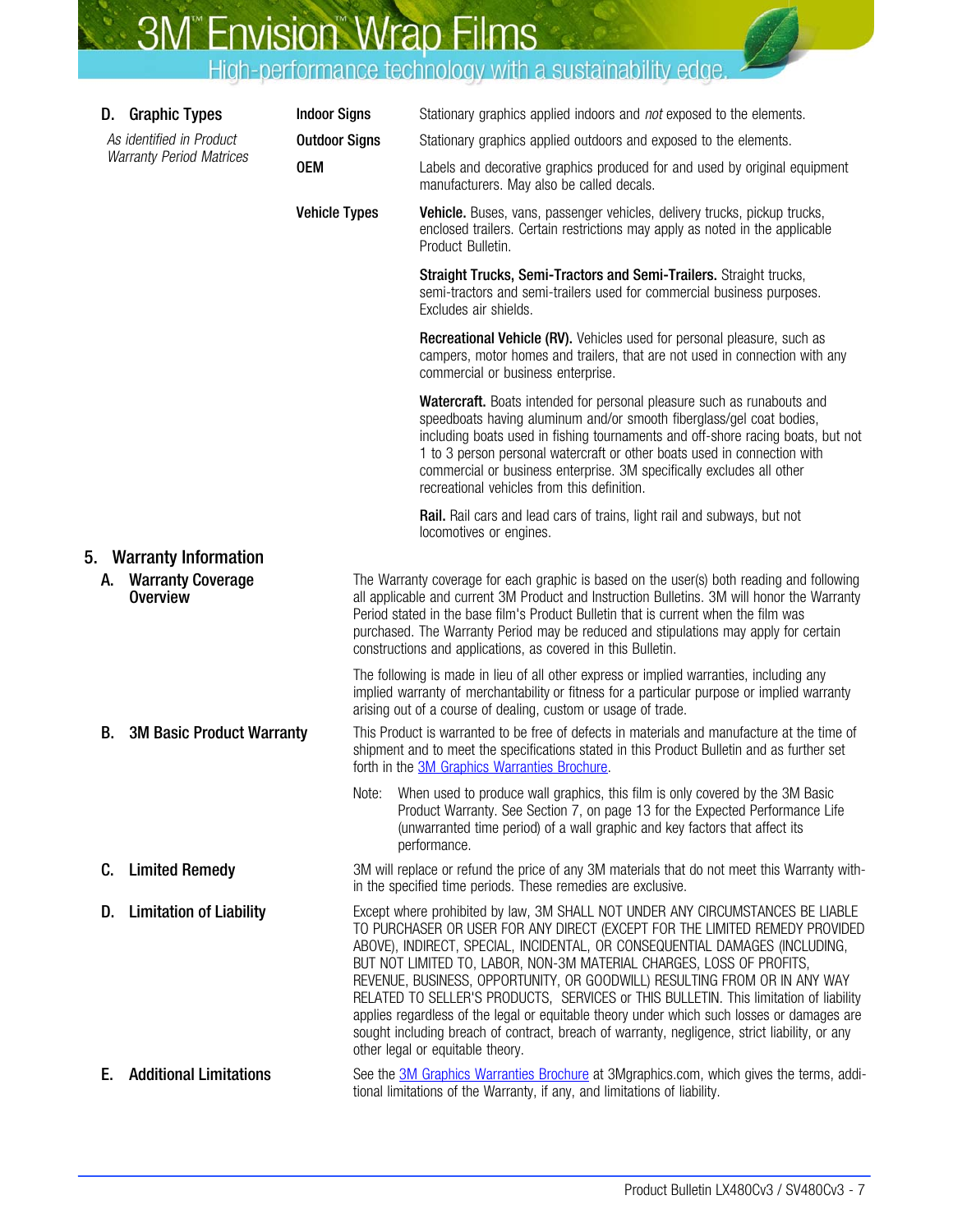High-performance technology with a sustainability edge.

## <span id="page-7-0"></span>F. 3M Performance Guarantee

Subject to Stipulations set forth in Section H, on page [11](#page-10-0)

Graphics constructed with the 3M materials specified and in the exposure specified in the Warranty Period, Section F(1), may be eligible for the 3M Performance Guarantee. This Warranty only covers the performance of the recommended 3M products used in the graphic construction when imaged with the printers and OEM inks listed in the most current version of the [3M Performance Guarantee Matrix](http://multimedia.3m.com/mws/mediawebserver?mwsId=66666UuZjcFSLXTtmxTXMxfyEVuQEcuZgVs6EVs6E666666--) at 3Mgraphics.com. The Matrix may also list certain restrictions for using the film covered in this Bulletin. For Warranty Periods for other exposures, see Section [H\(1\)](#page-10-0), on page [11](#page-10-0).

#### (1) Warranty Period

for 3M Performance Guarantee in a Standard U.S. Vertical Exposure

#### See Graphic Type Descriptions in Section [4](#page-5-0) on page [6](#page-5-0)

VEH = Commercial Vehicle, Fleet Truck and Trailer, Bus, Personal Vehicles<br>OUT = Outdoor Signs

 $=$  Outdoor Signs

- WATER = Watercraft Graphics
- $IN = Indoor$  Signs

#### Warranty Period for 3M Product Performance, in Years

| <b>Film</b>          | Graphic<br><b>Protection</b>                                  | <b>VEH</b> | OUT, IN | <b>WATER</b> | lnks & Printers 2                  |
|----------------------|---------------------------------------------------------------|------------|---------|--------------|------------------------------------|
|                      | 8518, 8519<br>8520, 8915                                      | 3          | 3       |              | See the                            |
| LX480Cv3<br>SV480Cv3 | 8528 <sup>1</sup> ,8548G <sup>1</sup> ,<br>8549L <sup>1</sup> | 4          | 3       | 2            | <b>3M Performance</b><br>Guarantee |
|                      | 1920DR                                                        | 3          | 3       |              | <b>Matrix</b>                      |
| LX480Cv3             | 9740i                                                         | 3          | 3       |              |                                    |

1 For overlaminate 8528, 8548G, or 8549L horizontal Warranty Period for vehicle graphics, see Section [H\(1\)](#page-10-0) on page

[11.](#page-10-0) 2 Some of the graphic protection products and graphic types may not be approved for this film on certain printing platforms. Always refer to the 3M Performance Guarantee Matrix.

## G. 3M™ MCS™ Warranty

Subject to Stipulations set forth in Section [H](#page-10-0), below

#### (1) Certificate of 3M™ MCS™ Warranty Requirement

## (2) INKJET Warranty Period

for Finished Graphics in a Standard U.S. Vertical Exposure Finished graphics constructed with the materials specified and the exposure specified in the Warranty Period, Section G, may be eligible for the 3M™ MCS™ Warranty. For warranties for other exposures, see Section [H](#page-10-0) on page [11.](#page-10-0)

Only graphics manufacturers having a current Certificate of 3M™ MCS™ Warranty are eligible to extend this Warranty to their customers.

See Graphic Type Descriptions in Section [4](#page-5-0) on page [6](#page-5-0)

VEH  $=$  Commercial Vehicle, Fleet Truck and Trailer, Bus, Personal Vehicles<br>OUT = Outdoor Signs

- Outdoor Signs
- WATER = Watercraft Graphics
- $IN = Indoor Sians$

INKJET Warranty Period for Finished Graphics, in Years

| <b>INKJET SOLVENT PRINTERS and</b><br><b>INKS</b><br>Use Film SV480Cv3 |     |     | SIIT ColorPainter <sup>™</sup> H-74s,<br>H-104s, H2-74s, H2-104s,<br>W-54s, W-64s Printers |    |                              |     | SIIT ColorPainter <sup>™</sup> M-64s Printers |    | EFI™ VUTEk® 150, 2360/<br>3360, 3300/5300,<br>3000/5000 Printers |     |              |    |
|------------------------------------------------------------------------|-----|-----|--------------------------------------------------------------------------------------------|----|------------------------------|-----|-----------------------------------------------|----|------------------------------------------------------------------|-----|--------------|----|
|                                                                        |     |     | <b>SIIT GX 3M Ink Series</b>                                                               |    | <b>SIIT SX 3M Ink Series</b> |     |                                               |    | 3M Ink Series 1500v2                                             |     |              |    |
| <b>Graphic Protection</b>                                              | VEH | OUT | <b>WATER</b>                                                                               | IN | VEH                          | OUT | <b>WATER</b>                                  | IN | VEH                                                              | OUT | <b>WATER</b> | IN |
| 8518, 8519, 8520, 8915                                                 |     |     |                                                                                            | 8  |                              |     |                                               | 8  |                                                                  |     |              | 8  |
| 8528                                                                   | 7/3 | 4   | 2                                                                                          | 8  | 7/3                          | 4   |                                               | 8  | 7/3                                                              | 4   |              | 8  |
| 8548G, 8549L■                                                          | 7/2 | 4   | 2                                                                                          | 8  | 7/2                          | 4   | 2                                             | 8  | 7/2                                                              | 4   |              | 8  |
| 1920DR                                                                 |     | 3   | ≘                                                                                          | 5  | 3                            |     |                                               | 5  |                                                                  | 3   |              | 5  |

■ = Overlaminate 8528, 8548G, or 8549L: first number represents the vertical Warranty Period and the second number the horizontal Warranty Period on vehicle graphics. Please see Section [H\(1\)](#page-10-0) on page [11.](#page-10-0)

• = Overlaminate 8915 is not approved or warranted for use with SIIT GX 3M Ink Series.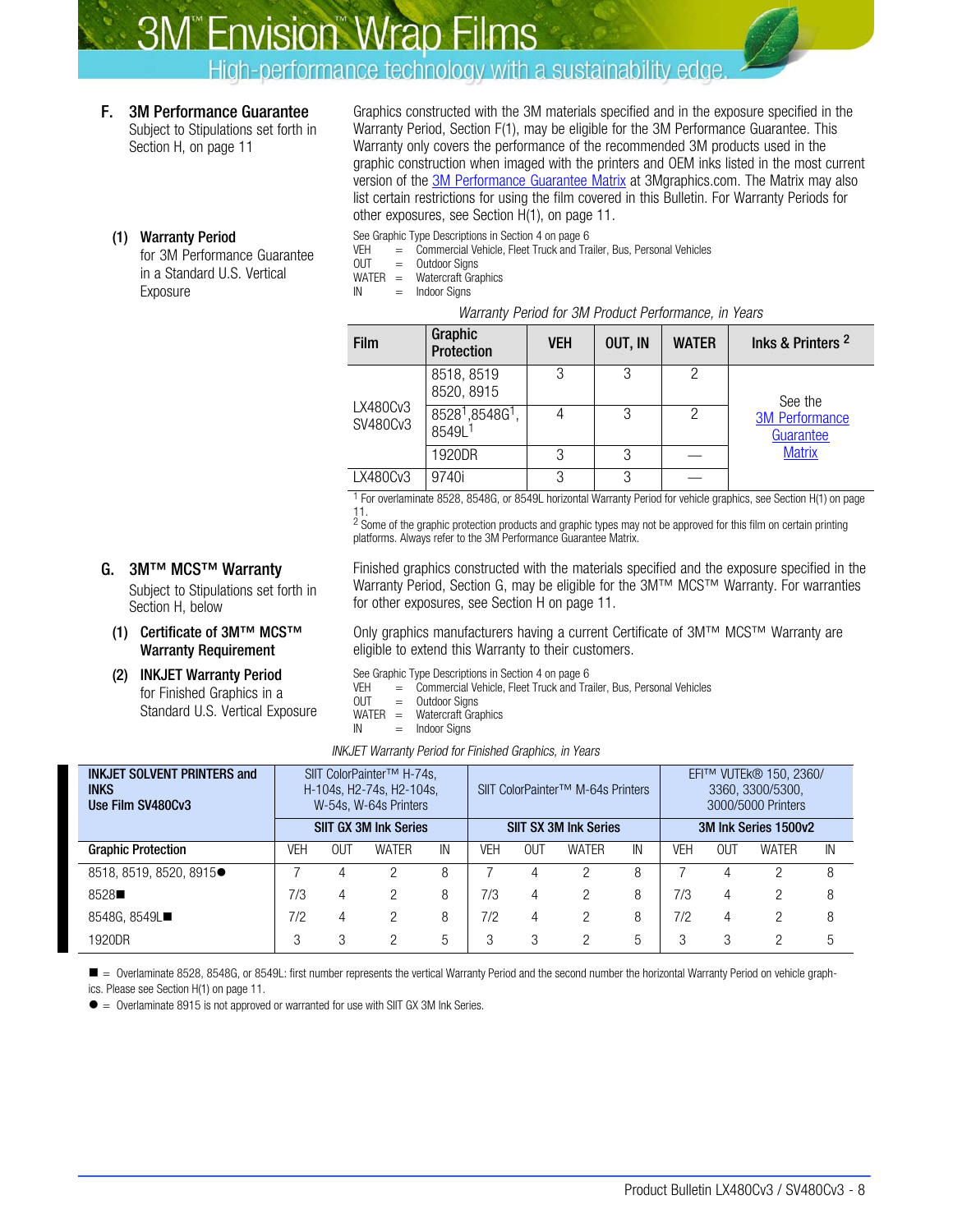| <b>INKJET SOLVENT PRINTERS and</b><br><b>INKS</b><br>Use Film SV480Cv3 |     |     | HP Scitex XL 1200,<br>XL 1500 Printers |                    | HP Scitex TJ8300 and TJ8350<br><b>Industrial Presses</b> |     |       |    |  |  |  |
|------------------------------------------------------------------------|-----|-----|----------------------------------------|--------------------|----------------------------------------------------------|-----|-------|----|--|--|--|
|                                                                        |     |     | 3M Ink Series 4400                     | 3M Ink Series 4800 |                                                          |     |       |    |  |  |  |
| <b>Graphic Protection</b>                                              | VEH | OUT | WATER                                  | IN                 | VEH                                                      | 0UT | WATER | IN |  |  |  |
| 8518, 8519, 8520, 8915                                                 |     | 4   | 2                                      | 8                  |                                                          | 4   | 2     | 8  |  |  |  |
| 8528                                                                   | 7/3 | 4   | 2                                      | 8                  | 7/3                                                      | 4   | 2     | 8  |  |  |  |
| 8548G, 8549L■                                                          | 7/2 | 4   | 2                                      | 8                  | 7/2                                                      | 4   | 2     | 8  |  |  |  |
| 1920DR                                                                 |     |     |                                        |                    | 3                                                        | 3   | 2     | 5  |  |  |  |

#### INKJET Warranty Period for Finished Graphics, in Years

| <b>INKJET LATEX PRINTERS and</b><br><b>INKS</b><br>Use Film LX480Cv3 |     |     | HP Designiet L65500;<br>Scitex LX600, LX800, LX820,<br>LX850; Latex 820, 850 Printers |    |                                                            | HP Designiet L65500;<br>Scitex LX600, LX800, LX820,<br>LX850; Latex 820, 850 Printers |              | HP Designiet L26100.<br>L26500, L28500;<br>Latex 210, 260, 280 Printers |                                                   |            |              |    |
|----------------------------------------------------------------------|-----|-----|---------------------------------------------------------------------------------------|----|------------------------------------------------------------|---------------------------------------------------------------------------------------|--------------|-------------------------------------------------------------------------|---------------------------------------------------|------------|--------------|----|
|                                                                      |     |     | <b>HP 3M LX600</b><br><b>Specialty Latex Ink</b>                                      |    | <b>HP LX610 Latex Ink</b><br>a 3M™ MCS™ Warranty Component |                                                                                       |              |                                                                         | HP 792 Latex Ink<br>a 3M™ MCS™ Warranty Component |            |              |    |
| <b>Graphic Protection</b>                                            | VEH | 0UT | <b>WATER</b>                                                                          | IN | VEH                                                        | OUT                                                                                   | <b>WATER</b> | IN                                                                      | <b>VEH</b>                                        | <b>OUT</b> | <b>WATER</b> | IN |
| 8518, 8519, 8520, 8915                                               | 'n. |     |                                                                                       |    | 5                                                          | 4                                                                                     |              |                                                                         | 5                                                 |            |              |    |
| 8528, 8548G, 8549L■                                                  | 5/2 | 4   | 2                                                                                     |    | 5/2                                                        | 4                                                                                     |              |                                                                         | 5/2                                               | 4          |              |    |
| 1920DR                                                               |     |     |                                                                                       | 3  | റ                                                          |                                                                                       |              | 3                                                                       | っ                                                 |            |              | З  |

| <b>INKJET LATEX PRINTERS and</b><br><b>INKS</b> |     |     | HP Latex 3000 Printer                             | HP Latex 360 Printer                                     |     |     |       |    |  |
|-------------------------------------------------|-----|-----|---------------------------------------------------|----------------------------------------------------------|-----|-----|-------|----|--|
| Use Film LX480Cv3                               |     |     | HP 881 Latex Ink<br>a 3M™ MCS™ Warranty Component | <b>HP 831 Latex Ink</b><br>a 3M™ MCS™ Warranty Component |     |     |       |    |  |
| <b>Graphic Protection</b>                       | VEH | OUT | <b>WATFR</b>                                      | IN                                                       | VEH | 0UT | WATFR | IN |  |
| 8518, 8519, 8520, 8915                          | 5   | 3   | っ                                                 | 5                                                        | 5   | 3   |       | 5  |  |
| 8528, 8548G, 8549L■                             | 5/2 | 3   | 2                                                 | 5                                                        | 5/2 | 3   |       | 5  |  |
| 1920DR                                          | 2   | っ   |                                                   | 3                                                        | 2   | っ   |       | З  |  |

| <b>INKJET UV PRINTERS and INKS</b><br>Use Film LX480Cv3 and<br><b>SV480Cv3</b> |                                                |            | Mimaki UJV-160, JFX-1631 &<br>1615R Printers |    |                             | EFI™ VUTEk® PV200 Printer |              | EFI™ VUTEK® GS2000, GS3200,<br>GS3250 and GS Pro Series Printers |                        |                |              |    |
|--------------------------------------------------------------------------------|------------------------------------------------|------------|----------------------------------------------|----|-----------------------------|---------------------------|--------------|------------------------------------------------------------------|------------------------|----------------|--------------|----|
|                                                                                | <b>Ink Series LF-200</b><br>Manufactured by 3M |            |                                              |    | <b>3M Ink Series 2200UV</b> |                           |              |                                                                  | GS 3M™ Premium UV Inks |                |              |    |
| <b>Graphic Protection</b>                                                      | VEH                                            | <b>OUT</b> | <b>WATER</b>                                 | IN | <b>VEH</b>                  | <b>OUT</b>                | <b>WATER</b> | IN                                                               | VFH                    | OUT            | <b>WATER</b> | IN |
| 8518, 8519, 8520, 8915                                                         |                                                |            | ŋ                                            | 8  |                             |                           |              | 8                                                                |                        |                | ≘            | 8  |
| 8528■                                                                          | 7/3                                            | 4          | 2                                            | 8  | 7/3                         | 4                         | 2            | 8                                                                | 7/3                    | 4              | 2            | 8  |
| 8548G, 8549L■                                                                  | 7/2                                            | 4          | 2                                            | 8  | 7/2                         | 4                         |              | 8                                                                | 7/2                    | 4              | 2            | 8  |
| 1920DR                                                                         |                                                |            |                                              |    |                             |                           |              |                                                                  | 3                      | $\mathfrak{D}$ |              | 5  |
| 9740i                                                                          |                                                |            |                                              |    | 5                           |                           |              | 8                                                                | 5                      | 3              | റ            | 8  |

 $\blacksquare$  = Overlaminate 8528, 8548G, or 8549L: first number represents the vertical Warranty Period and the second number the horizontal Warranty Period on vehicle graphics. Please see Section [H\(1\)](#page-10-0) on page [11.](#page-10-0)

• = Overlaminate 8915 is not approved or warranted for use with SIIT GX 3M Ink Series.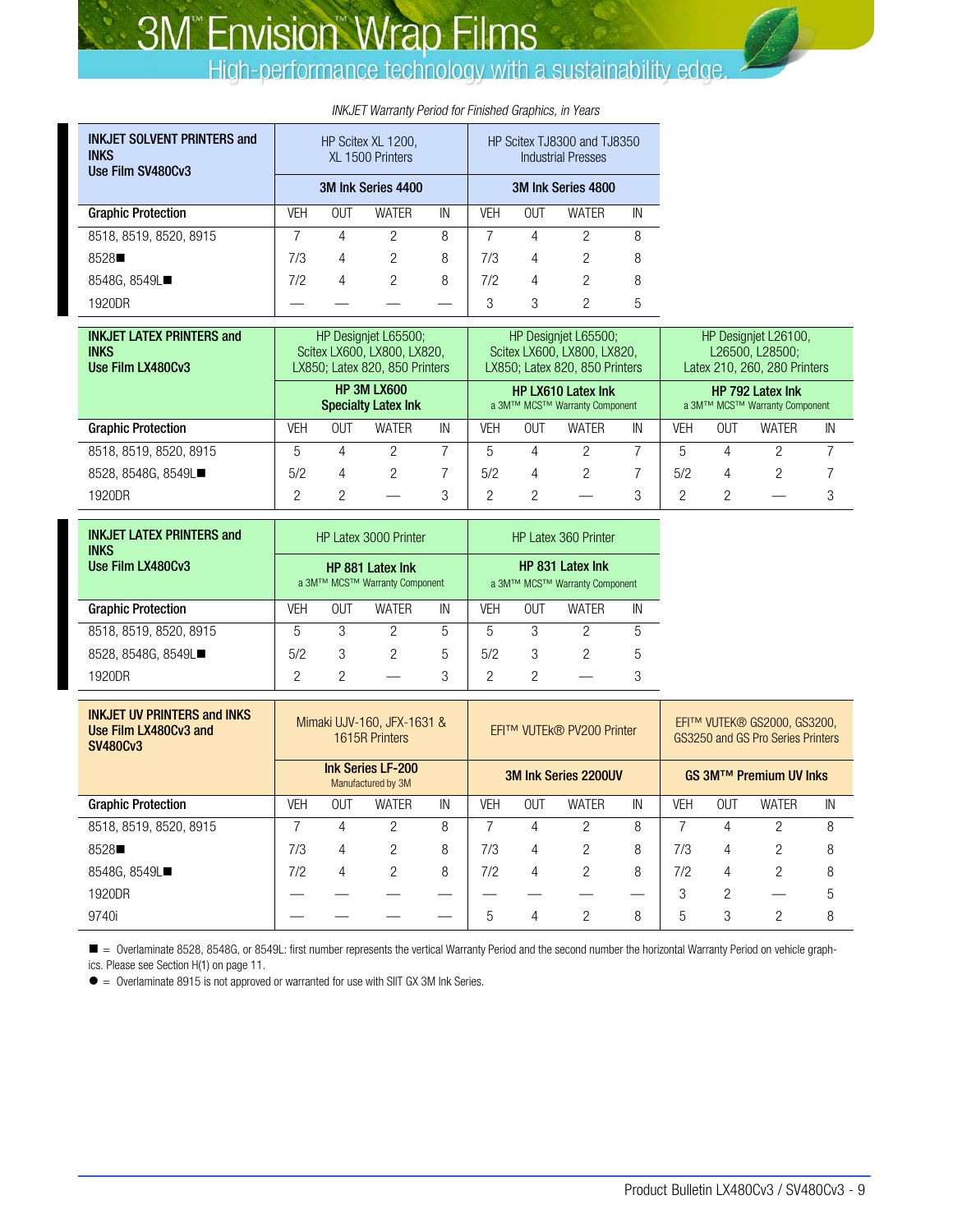High-performance technology with a sustainability edge.

<span id="page-9-0"></span>

| <b>INKJET UV PRINTERS and INKS</b><br>Use Film LX480Cv3 and<br><b>SV480Cv3</b> | EFI™ VUTEk® QS2000, QS3200,<br>QS3220, QS220 Printers |     |              | EFI™ VUTEk® GS5000r.<br>GS3250r Printer |     |            | EFI™ VUTEk® GS3250LXr &<br>GS5500LXr Pro Printers               |    |     |            |              |    |
|--------------------------------------------------------------------------------|-------------------------------------------------------|-----|--------------|-----------------------------------------|-----|------------|-----------------------------------------------------------------|----|-----|------------|--------------|----|
|                                                                                | <b>3M Ink Series 2800UV</b>                           |     |              | GSr 3M™ Premium UV Inks                 |     |            | <b>GSLXr 3M Superflex UV Ink</b><br>Warranty excludes white ink |    |     |            |              |    |
| <b>Graphic Protection</b>                                                      | VEH                                                   | OUT | <b>WATER</b> | IN                                      | VEH | <b>OUT</b> | <b>WATER</b>                                                    | IN | VEH | <b>OUT</b> | <b>WATER</b> | IN |
| 8518, 8519, 8520, 8915                                                         |                                                       |     | റ            | 8                                       |     |            | ∩                                                               | 8  |     | 3          | ŋ            | 5  |
| 8528■                                                                          | 7/3                                                   | 4   | っ            | 8                                       | 7/3 | 4          | റ                                                               | 8  | 7/2 | 3          | っ            | 5  |
| 8548G, 8549L■                                                                  | 7/2                                                   | 4   | 2            | 8                                       | 7/2 | 4          | 2                                                               | 8  | 7/2 | 3          | 2            | 5  |
| 1920DR                                                                         |                                                       |     |              |                                         | 3   | っ          |                                                                 | 5  |     |            |              |    |
| 9740i                                                                          |                                                       |     | റ            | 8                                       | 5   | 3          | റ                                                               | 8  | 5   | റ          | ∩            | 5  |

#### INKJET Warranty Period for Finished Graphics, in Years

| <b>INKJET UV PRINTERS and INKS</b><br>Use Film LX480Cv3 and<br><b>SV480Cv3</b> |            |                          | EFI™ R3225 UV<br><b>Roll-to-Roll Printer</b> |    |                                                    | Mimaki UJV500-160 Printer |              |    |
|--------------------------------------------------------------------------------|------------|--------------------------|----------------------------------------------|----|----------------------------------------------------|---------------------------|--------------|----|
|                                                                                |            | <b>R3225 3M™ UV Inks</b> |                                              |    | <b>Mimaki UV Ink LUS-200</b><br>Manufactured by 3M |                           |              |    |
| <b>Graphic Protection</b>                                                      | <b>VEH</b> | <b>OUT</b>               | <b>WATER</b>                                 | IN | <b>VFH</b>                                         | OUT                       | <b>WATER</b> | IN |
| 8518, 8519, 8520, 8915                                                         | 5          | 4                        | 2                                            | 8  | 5                                                  | 4                         | 2            | 8  |
| 8528                                                                           | 5/3        | 4                        | 2                                            | 8  | 5/3                                                | 4                         | 2            | 8  |
| 8548G, 8549L■                                                                  | 5/2        | 4                        | 2                                            | 8  | 5/2                                                | 4                         | 2            | 8  |
| 1920DR                                                                         | 3          | $\overline{2}$           |                                              | 5  | 3                                                  | 2                         |              | 5  |
| 9740i                                                                          | 5          | 3                        | ∩                                            | 8  | 5                                                  | 3                         | 2            | 8  |

■ = Overlaminate 8528, 8548G, 8549L: the first number represents the vertical Warranty Period and the second number the horizontal Warranty Period on vehicle graphics. Please see Section [H\(1\)](#page-10-0) on page [11](#page-10-0).

- (3) SCREEN PRINT Warranty Period for Finished Graphics in a Standard U.S. Vertical Exposure
- See Graphic Type Descriptions in Section [4](#page-5-0)

VEH = Commercial Vehicle, Fleet Truck and Trailer, Bus, Personal Vehicles<br>OUT = Outdoor Signs

- 
- $OUT =$  Outdoor Signs<br> $IN =$  Indoor Signs Indoor Signs

RAIL = Railcars and Lead Cars

OEM = OEM Graphics

#### SCREEN PRINT Warranty Period for Finished Graphics, in Years

| <b>Graphic Protection</b> |            | <b>Screen Print SOLVENT Ink</b><br>Series 1900 |                  |                  |            | <b>Screen Print UV Ink Series</b><br>9800 |                  |            |     | <b>Screen Print UV Ink Series</b><br>9800 Metallic |                  |            |
|---------------------------|------------|------------------------------------------------|------------------|------------------|------------|-------------------------------------------|------------------|------------|-----|----------------------------------------------------|------------------|------------|
| (LX480Cv3 and SV480Cv3)   | <b>VEH</b> | RAIL                                           | IN<br><b>OUT</b> | <b>OEM</b>       | <b>VEH</b> | RAIL                                      | IN<br><b>OUT</b> | <b>OEM</b> | VEH | RAIL                                               | IN<br><b>OUT</b> | <b>OEM</b> |
| 1920DR, air dry           | 5          | $5 \blacklozenge$                              | 5                | 5                |            |                                           |                  |            |     |                                                    |                  |            |
| 1920DR, oven dry          | 6 I        | $6 \triangleleft$                              | 5 <sub>1</sub>   | $5 \blacksquare$ |            |                                           |                  |            |     |                                                    |                  |            |
| 1930                      | 2          | $2 \bullet$                                    | 2                | 2                |            |                                           |                  |            |     |                                                    |                  |            |
| 9730UV                    | 3          | $3 \blacklozenge$                              | 3                | 3                | 3          | $3^{\bullet}$                             | 3                | 3          |     |                                                    |                  |            |
| 9740i                     | 6          | $6 \blacklozenge$                              | 5                | 5                |            | 7♦                                        | 5                | 5          | 5   |                                                    | 5                | 5          |
| 9800CL                    |            |                                                |                  |                  | 5          | $5 \blacklozenge$                         | 5                | 5          | 5   |                                                    | 5                | 5          |

 $\triangleq$  = Warranty for vertical railroad applications when printed with line color inks only.

■ Warranty requires oven drying the last color of ink series 1900 and screen print 1920DR for 2 hours at 150°F (65°C).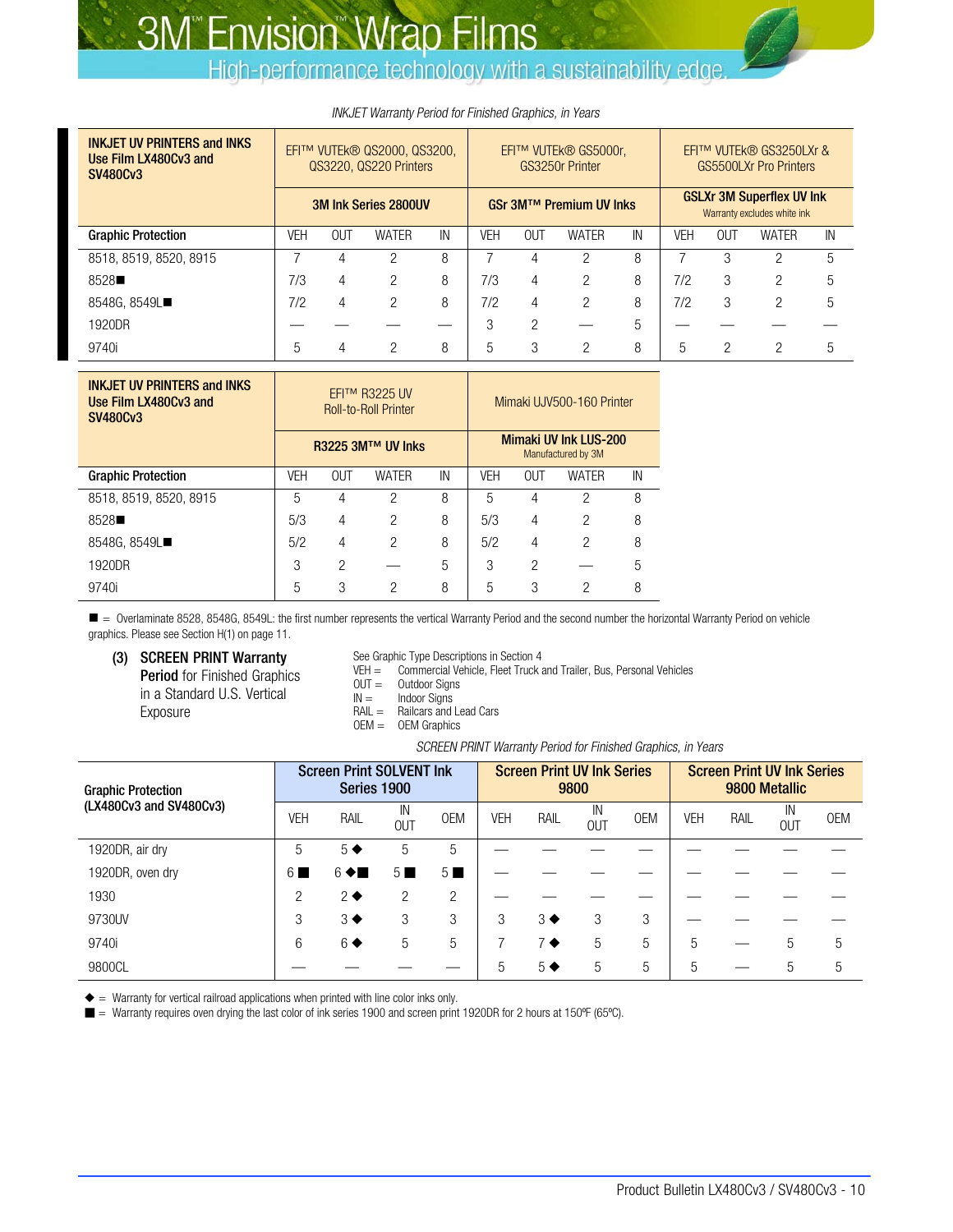High-performance technology with a sustainability edge.

- <span id="page-10-0"></span>(4) Paint Refurbishing Reimbursement Remedy
	-

**a.** For Commercial Vehicles This remedy applies to commercial vehicles (e.g., automobiles, vans, buses), and specifically does not include Personal Vehicles or Watercraft. Refer to [3M Instruction](http://multimedia.mmm.com/mws/mediawebserver.dyn?6666660Zjcf6lVs6EVs666aE9COrrrrQ-) [Bulletin 5.36](http://multimedia.mmm.com/mws/mediawebserver.dyn?6666660Zjcf6lVs6EVs666aE9COrrrrQ-) for complete details.

- A Pre-Installation and Inspection Report (in Bulletin 5.36) must be completed prior to graphic installation and submitted with any claim for paint damage sustained during the removal of 3M removable or changeable graphic film from vehicles.
- A separate report for each vehicle involved in a claim is required.

**b.** For Watercraft This remedy applies to Watercraft only and specifically does not include any other type of vehicle. Refer to [3M Instruction Bulletin 5.42](http://multimedia.3m.com/mws/mediawebserver?66666UuZjcFSLXTtNXTXOX&tEVuQEcuZgVs6EVs6E666666--) for complete details.

- A Pre-Installation and Inspection Report (in Instruction Bulletin 5.42) must be completed prior to graphic installation and submitted with any claim.
- A separate report for each watercraft involved in a claim is required.
- Graphics must be applied above the static water line.
- Graphics must be cut at seams and all edges and seams and edges must be sealed.

These stipulations apply to both the 3M™ MCS™ Warranty and 3M Performance Guarantee. General provisions for these stipulations are covered in the [3M Warranty](http://multimedia.3m.com/mws/mediawebserver?mwsId=SSSSSuH8gc7nZxtUN8_UM8mZevUqe17zHvTSevTSeSSSSSS--&fn=3M%20Commercial%20Graphics%20Warranty) [Brochure](http://multimedia.3m.com/mws/mediawebserver?mwsId=SSSSSuH8gc7nZxtUN8_UM8mZevUqe17zHvTSevTSeSSSSSS--&fn=3M%20Commercial%20Graphics%20Warranty) at 3Mgraphics.com.

MCS™ Warranty and 3M Performance Guarantee

Stipulations for 3M™

H. General Warranty

(1) Reduced Warranty Exposures for Other Graphic Exposures

For each graphic exposure shown below, multiply the Warranty Period (in years) in the applicable warranty, Sections [F](#page-7-0)(1) on page [8,](#page-7-0) [G](#page-7-0)(1) on page [8,](#page-7-0) and [G](#page-7-0)(2) on page [10](#page-9-0) for your graphic construction by the percentage shown for the intended graphic exposure. This is the reduced warranty.

| If the Graphic Exposure is:   | Use this Percentage of<br><b>U.S. Vertical Exposure</b><br><b>Warranty Period:</b> | <b>Calculation Examples</b>                                              |
|-------------------------------|------------------------------------------------------------------------------------|--------------------------------------------------------------------------|
| U.S. Non-vertical             | 50% (0.5)                                                                          | $0.5 \times 5$ years = 2.5 years<br>$0.5 \times 3$ years = 1.5 years     |
| Desert Southwest Vertical     | 70% (0.7)                                                                          | $0.7 \times 5$ years = 3.5 years<br>$0.7 \times 3$ years = 2.1 years     |
| Desert Southwest Non-vertical | $35\%$ (0.35)                                                                      | $0.35 \times 5$ years = 1.75 years<br>$0.35 \times 3$ years = 1.05 years |
| Horizontal                    | $0\%$                                                                              | 0                                                                        |

(2) Overlaminate 8528, 8548G, or 8549L ONLY Horizontal Warranty Period

Printed film as specified in this bulletin for vehicle graphics with following overlaminate:

3M™ MCS™ Warranty Period Overlaminate 8528 using solvent or UV inks:  $U.S. = 3$  years; Desert S.W. = 2.1 years Overlaminate 8548G, or 8549L using solvent or UV inks:  $U.S. = 2$  years; Desert S.W. = 2.1 years Overlaminate 8528, 8548G or 8549L using latex inks or 8548G: U.S.  $=$  2 years; Desert S.W.  $=$  1.4 years 3M Performance Guarantee Warranty Period

Overlaminate 8528, 8548G, or 8549L:  $U.S. = 2$  years; Desert S.W. = 1.4 years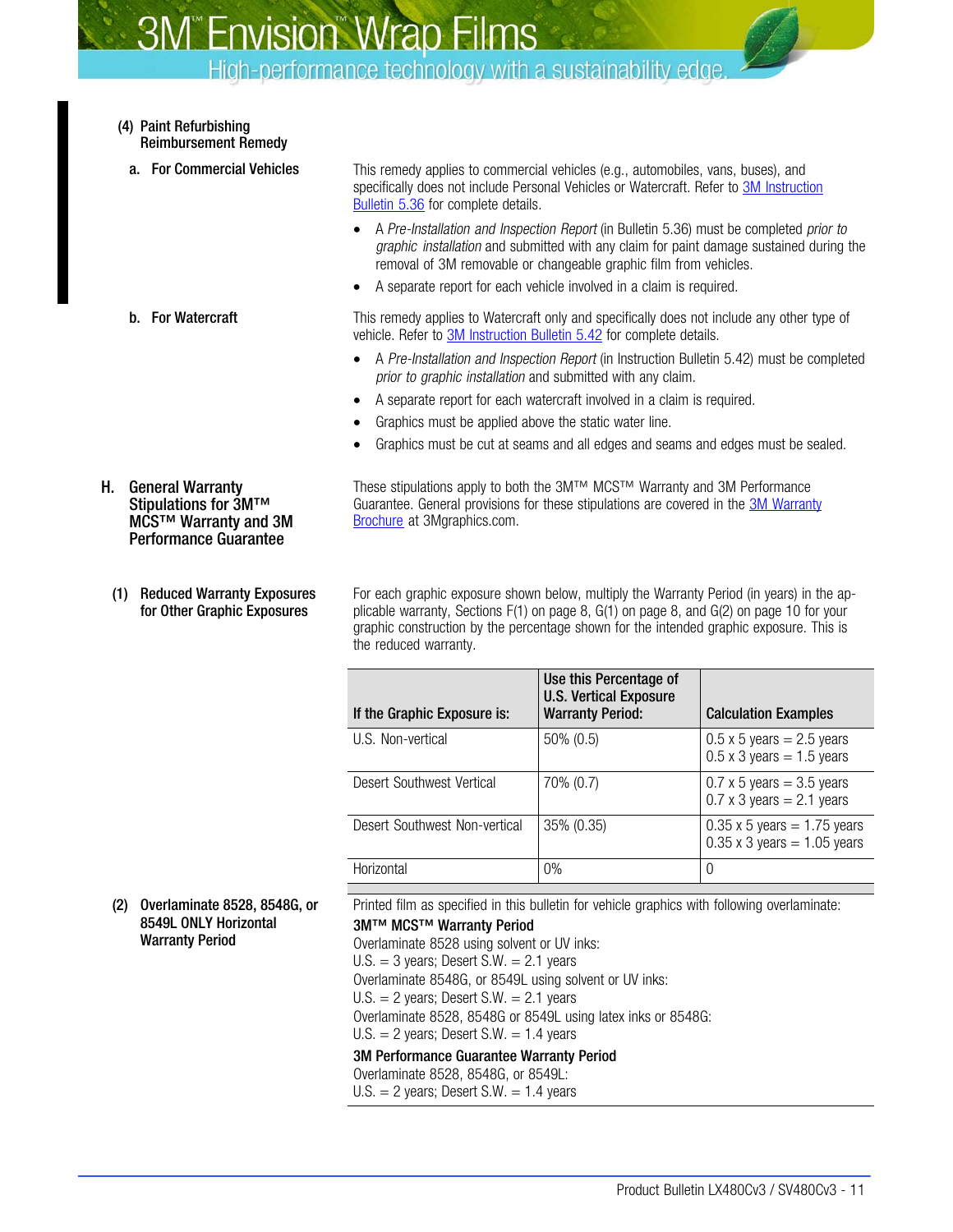High-performance technology with a sustainability edge.

- (3) Removal Warranty with Heat or Chemicals
	- a. For 3M™ MCS™ Warranty and 3M Performance Guarantee Only
	- b. Removal Warranty **Exceptions**

Within the stated Warranty Period, if this film cannot be removed with heat and/or chemicals, or if more than 30% of the adhesive residue remains on the substrate, 3M will reimburse a reasonable portion of extra removal costs.

The following exceptions are not covered by the Removal Warranty.

- Substrate damage due to:
	- removing film from a pre-existing graphic.
	- removing film that was applied to painted wallboard or any unapproved substrate.
	- removing film from paint that is not firmly bonded to the substrate.
- No guarantee is made for:
	- ease or speed of removal of any graphic.
	- removal from paint that is improperly cured.
	- removal from aged paint or metals, surface oxidation or chalking; user must test, approve and accept liability for such applications.
	- removal from horizontally-exposed outdoor applications (except graphics using overlaminate 8528, 8548G, or 8549L as described in this Bulletin).

(4) Abrasion and Loss of Gloss **Abrasion damage and loss of gloss are not covered by any 3M warranty**. This is considered normal wear and tear. However, to help maintain the appearance of your graphic, use the recommended graphic protection whenever:

- it is required for the construction and end use as shown in the Warranty Period tables.
- the graphic, including printed vehicle or watercraft graphics, is exposed to abrasive conditions, harsh cleaners or chemicals.

(5) Application Outside the U.S. Contact the 3M organization for that country.

(6) Application to Glass 3M accepts no liability for glass breakage when using this film for window graphics. See [3M Instruction Bulletin 5.1](http://multimedia.3m.com/mws/mediawebserver?6666660Zjcf6lVs6EVs666TtMCOrrrrQ-) for details.

> The 3M™ MCS™ Warranty does not, under any circumstances, cover graphics made with ink, film, graphic protection and/or application tapes not sold or recommended by 3M.

> The 3M Performance Guarantee does not, under any circumstances, cover OEM inks, even those approved by 3M for this program, or any type of 3M product failure that results from their use.

The user is solely responsible for the graphic appearance, performance and durability of graphic constructions that include any non-recommended or non-qualified products.

The actual performance life of a graphic is affected by:

- the combination of 3M-recommended graphics products.
- adequate ink drying or curing.
- selection and preparation of the substrate.
- surface texture.
- application methods.
- angle and direction of sun exposure.
- environmental conditions.
- cleaning or maintenance methods.

Note: See Section [7B](#page-12-0) for specific factors that affect the performance of wall graphics.

6. Factors that Affect Graphic Performance Life

(7) Graphics Made with

Components Not Sold or Recommended by 3M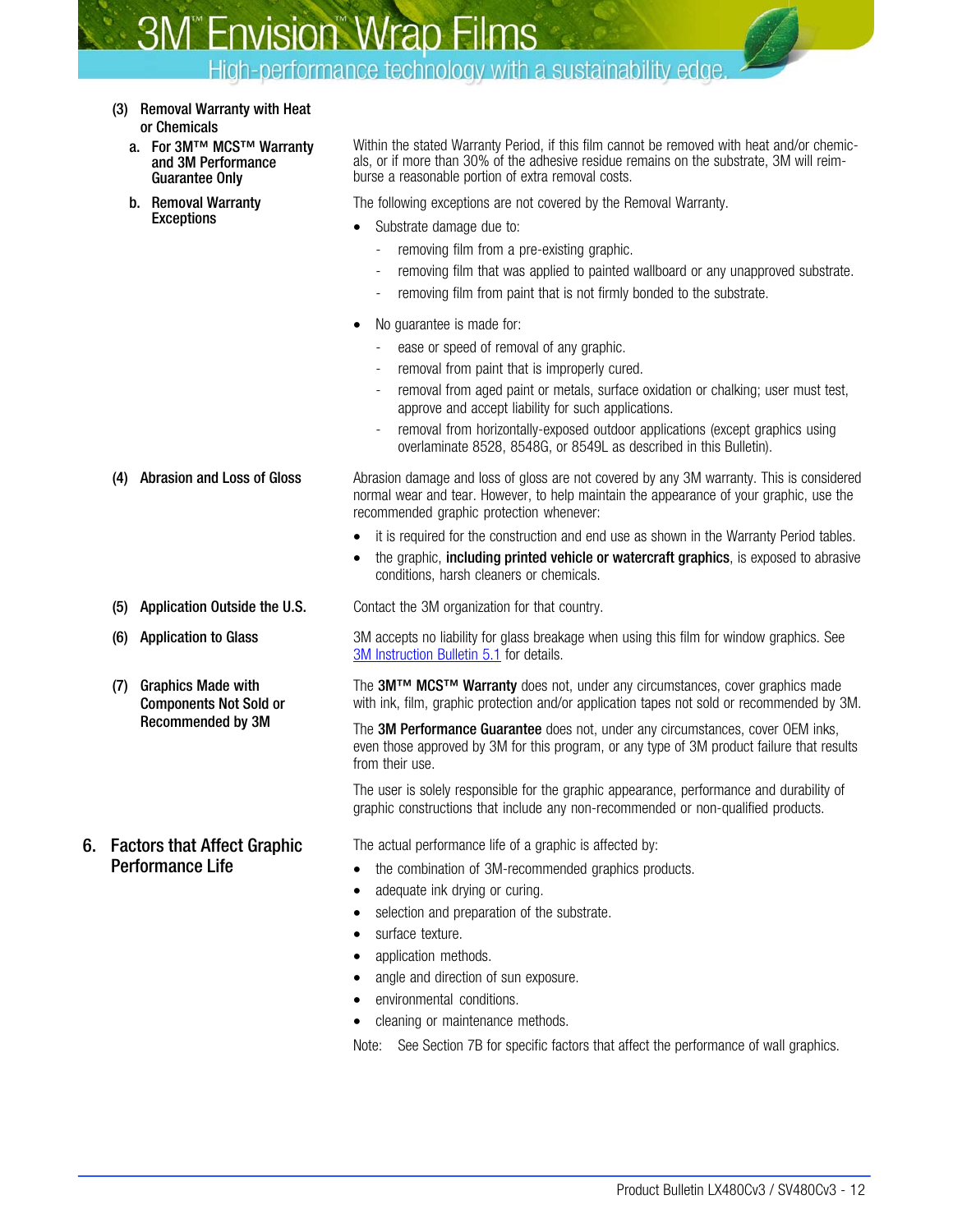High-performance technology with a sustainability edge.

- - A. Expected Performance Life for Textured Surface **Graphics**
	- B. Factors that Influence Performance Life for Textured Surface Graphics

<span id="page-12-0"></span>7. Wall Graphic Performance To ensure that this film meets your specific needs for producing wall graphics, 3M recommends that graphic manufacturers test this film for satisfactory printing, cutting, adhesion and, if needed, removal characteristics for the intended end uses. See [3M](http://multimedia.3m.com/mws/mediawebserver?6666660Zjcf6lVs6EVs666PrWCOrrrrQ-) [Instruction Bulletin 5.37.](http://multimedia.3m.com/mws/mediawebserver?6666660Zjcf6lVs6EVs666PrWCOrrrrQ-) This information does not imply a Warranty Period.

- Indoor: greater than 2 years in most applications
- **Outdoor:** 6-12 months when not used in the freezing and thawing cycles described below; graphics perform much longer in dry, temperate environments
- **Installation techniques.** Improper installation techniques result in edge curling, lifting and/or poor adhesion.
- Adhesion for outdoor graphics. When testing film adhesion, the film is unlikely to be durable in outdoor applications if it can be easily removed from a textured surface (using a force of <2 pound/lineal inch (0.36 kg/cm)).
- Outdoor graphics exposed to water from rain or irrigation systems. Water can be trapped behind graphics applied outdoors, leading to lifting as well as the creation of mold.
- Surface temperature. Textured substrates that reach temperatures in excess of 135°F (57°C) may exhibit lifting, especially in mortar joints.
- **Texture variation.** More than 1/8 inch (3 mm) variation in high and low spots of substrate texture and mortar joints, as well as square cut or undercut mortar joints, may exhibit lifting.
- Freezing and thawing cycles. For a textured masonry wall that has both an indoor facing side and an outdoor facing side and no effective moisture barrier, moisture vapor transmission occurs naturally when the indoor surface has a room environment that is warmer and moister than the outdoor surface. When a graphic is applied to the outdoor wall and there are cycles of outdoor freezing and thawing, moisture can be trapped between it and the wall and result in graphic lifting, as well as in spalling both within the wall and on the outdoor facing wall. Such damage can be unsightly and costly to repair.
- Removal. Unsound substrates, paint, texture-finished wallboard and textured wallpaper may be damaged upon graphic removal.

## 8. Graphics Manufacturing



Before using any equipment, always follow the manufacturers' instructions for safe operation.

## A. Inkjet Printing

- 
- 

(1) Ink Always read and follow the ink manufacturer's written instructions on usage.

(2) Total Ink Coverage The maximum recommended total ink coverage for this film is:

- 270% when printed with all approved 3M solvent inkjet inks.
- 280% when printed with all approved 3M UV inkiet inks and latex ink.
- 250% when printed on the Mimaki JV5 Series printer with HS ink series (3M Performance Guarantee).

Do not exceed the recommended total ink coverage for the ink series used on this film. Too high a total physical ink amount on the film results in media characteristic changes, incomplete drying, overlaminate lifting, and/or poor graphic performance. For additional details about total ink coverage, refer to the Product & Instruction Bulletin for 3M inks or the [3M Performance Guarantee Matrix](http://multimedia.3m.com/mws/mediawebserver?mwsId=66666UuZjcFSLXTtmxTXMxfyEVuQEcuZgVs6EVs6E666666--) for OEM inks.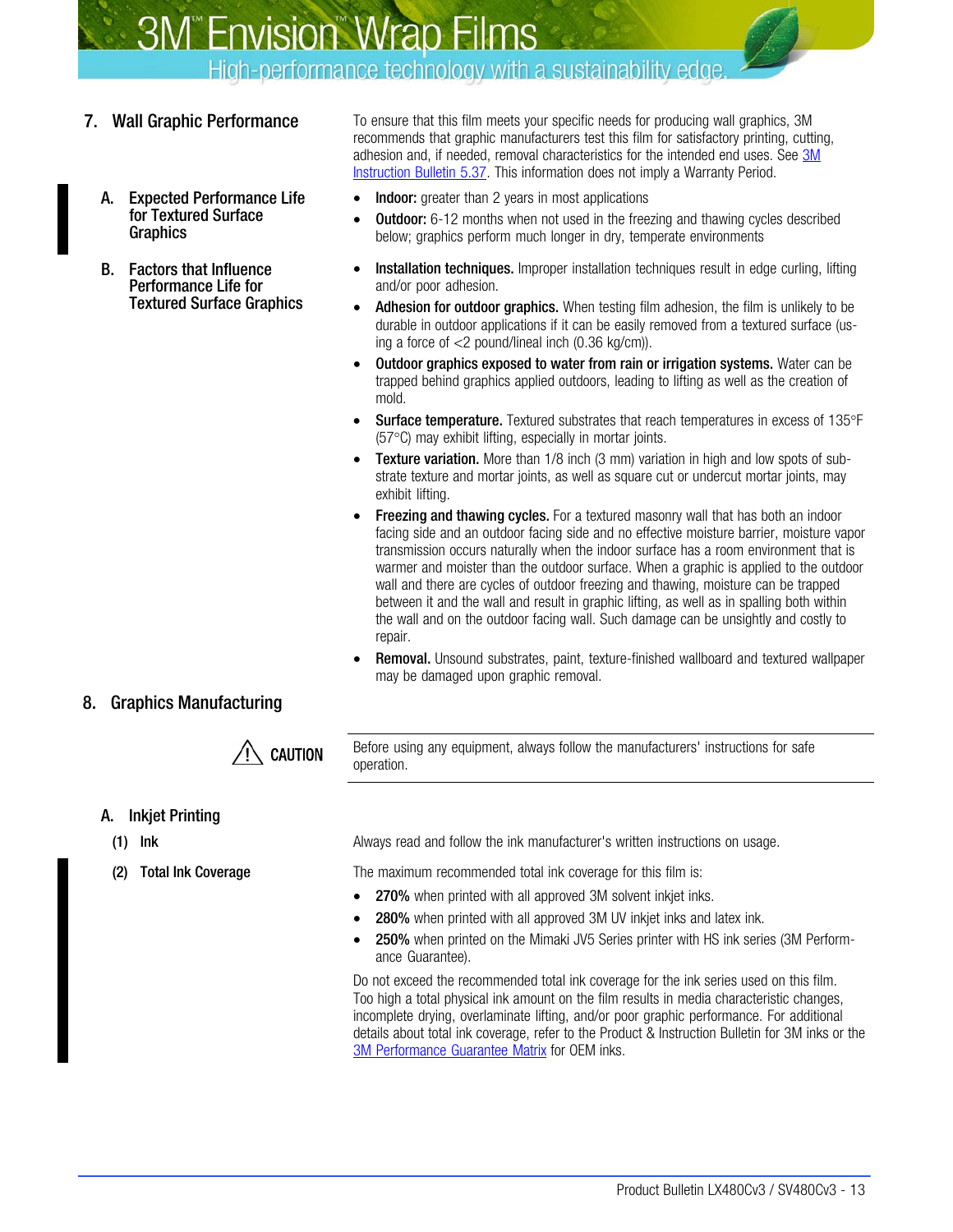| (3) Completely Dry Graphics |  |
|-----------------------------|--|
|                             |  |

| <b>Important Note!</b>                 | adhesion failure, which are not covered under warranty.                                                                         | Incomplete drying can result in graphic failure including curling, increased shrinkage and                                                                                                                                                                           |
|----------------------------------------|---------------------------------------------------------------------------------------------------------------------------------|----------------------------------------------------------------------------------------------------------------------------------------------------------------------------------------------------------------------------------------------------------------------|
|                                        | applying the graphic. See the ink's Instruction Bulletin for more details.                                                      | Always build enough time into your process to ensure complete drying of the graphic.<br>Poorly dried film may become soft and stretchy, and the adhesive may become too<br>aggressive. This can cause difficulty when applying graphic protection and rolling or     |
| <b>Printing on Sheeted Film</b><br>(4) | contaminate the film's surface and affect print quality.                                                                        | 3M does not recommend inkjet printing on sheeted film because material handling can                                                                                                                                                                                  |
| <b>Screen Printing</b><br>(5)          | Instruction Bulletins for your ink for limitations and proper usage.                                                            | Formulations and processing conditions can affect ink durability. Refer to the Product and                                                                                                                                                                           |
|                                        | graphic. A clear coat also prevents chalking on unprinted films.                                                                | Graphic protection can improve the appearance, performance and durability of your                                                                                                                                                                                    |
|                                        | evenly applied to the specifications in the clear's Instruction Bulletin.                                                       | Whether you apply screen print clears with traditional screening methods or roller coating,<br>use equipment designed to handle high viscosity materials and make sure the coating is                                                                                |
| В.<br>Cutting                          | details.                                                                                                                        | The following are common cutting methods for this film. See 3M Instruction Bulletin 4.1 for                                                                                                                                                                          |
| (1) Cutting Methods                    | Bandsawing<br>Hot kiss cutting<br>$\bullet$<br>Hot and cold steel-rule die cutting<br>Drum-type electronic cutting<br>$\bullet$ | Flat-bed electronic cutting<br>Guillotine<br>Hand cut<br>$\bullet$<br>Knifeless <sup>™</sup> Tape. 3M recommends using this product with this film. See http://knife-<br>lesstechsystems.com/Home.aspx for details, including videos and ordering information        |
| <b>Size of Cut Text</b><br>(2)         | with smaller text.                                                                                                              | These values are based on upper case Helvetica medium type. Weeding can be more difficult                                                                                                                                                                            |
|                                        | Minimum stroke width: 0.25 inch (6.35 mm)                                                                                       |                                                                                                                                                                                                                                                                      |
|                                        | Minimum height: 3.0 inch (76.2 mm)                                                                                              |                                                                                                                                                                                                                                                                      |
|                                        | Minimum radius for end of stripe: 0.125 inch (3.18 mm)                                                                          |                                                                                                                                                                                                                                                                      |
| <b>Graphic Protection</b><br>C.        | 3M Product Bulletin GP-1 for more details about these options.                                                                  | Graphic protection may improve the appearance, performance and durability of the graphic.<br>Always use only the graphic protection options recommended in this Bulletin for this film. See                                                                          |
|                                        | Instruction Bulletin 4.22 for details.                                                                                          | Overlaminates must be cold or hot roll applied. When overlaminating UV inkjet printed<br>graphics, 3M recommends using hot roll lamination to help minimize a silvered graphic<br>appearance caused by bubbles being trapped within the valleys of a graphic. See 3M |

• For textured wall applications, the film must be protected with overlaminate 8548G or 8549L.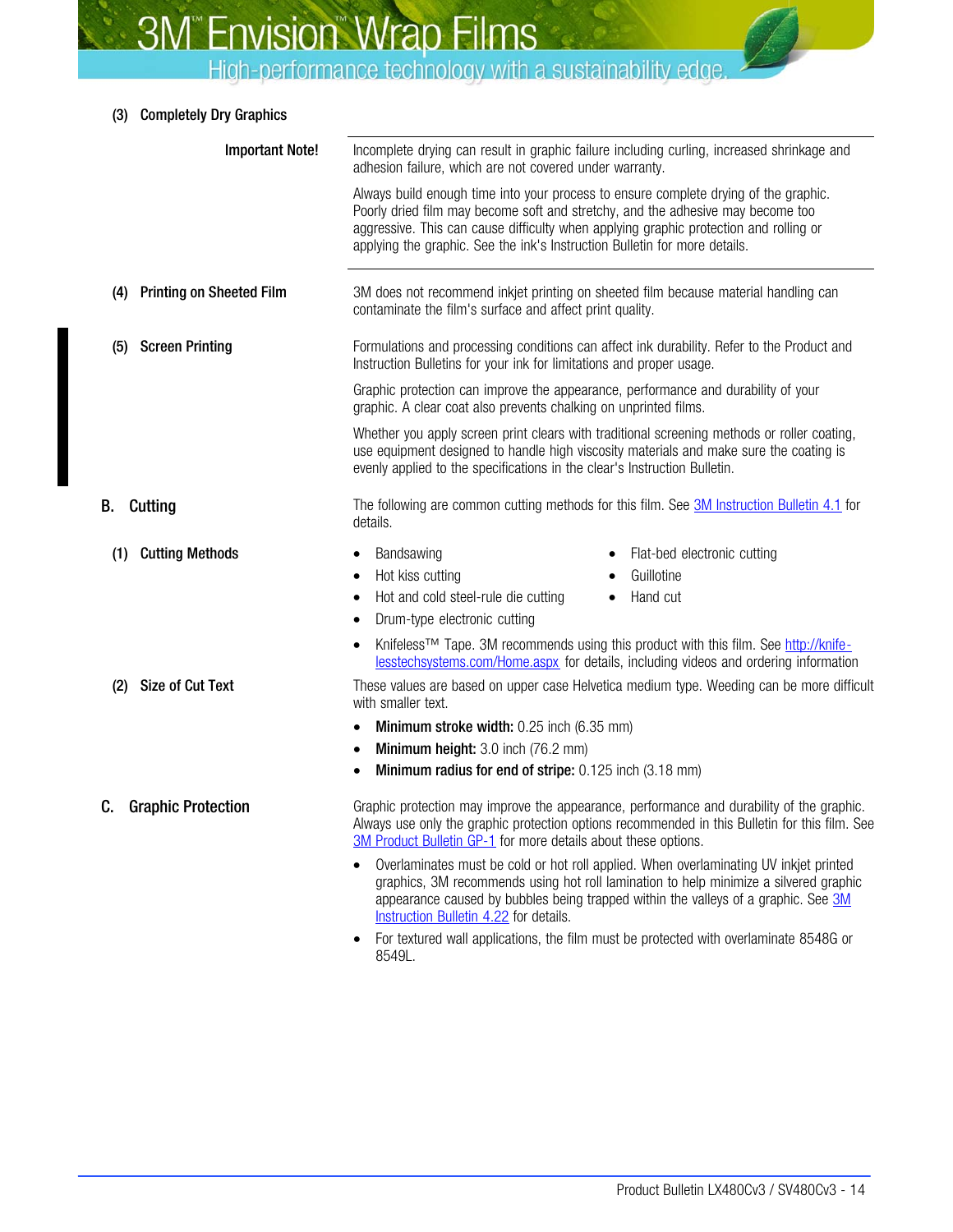High-performance technology with a sustainability edge.

## <span id="page-14-0"></span>D. Application Tapes

(1) When to Use Premasking Tape Use as an application aid to increase stiffness, and to prevent stretching and damage during application. Use when little or no liner is exposed. (2) When to Use Prespacing Tape • Use to hold cut and weeded letters or graphics in registration after removing the film liner. Use to protect cut graphic parts from scratching or damage during application. Use when large amounts of liner are exposed. **Important Note!** Prespacing tape does not adhere to the exposed liner of films with Comply adhesive but it does adhere to the top of the film. Therefore, prespacing tape may still be useful when applying large graphics—even large cut graphics—with some smaller cut and weeded graphics to hold the elements in alignment. Use 3M™ Controltac™ Graphic Film IJ180 or 3M™ Controltac™ Graphic Film with Comply™ Adhesive IJ180C for more intricately cut and weeded graphics. (3) How to Select an Application Tape Determine whether you want to premask the graphic or prespace cut pieces of film such as letters. Then locate the graphic protection used on your graphic in the table below, and use the corresponding tape. See [3M Instruction Bulletin 4.3](http://multimedia.mmm.com/mws/mediawebserver.dyn?6666660Zjcf6lVs6EVs666Tt3COrrrrQ-) for complete details. **EXAMPLE:** To premask a film includes overlaminate 8519, use premasking tape SCPM-3. To prespace a film that includes 1920DR, use prespacing tape SCPS-55. Important Note! Do not use application tapes on top of a graphic protected with 8518, 8528, or 8548G as the adhesive may dull the high gloss finishes of these overlaminates.

#### Select the tape based on what is on top of the graphic

| Tape                | <b>None</b> | 8519<br>8520<br>8915<br>8549L | 1920DR<br>1930 | 9730UV<br>9740i<br>9800CL | 8518<br>8528<br>8548G |
|---------------------|-------------|-------------------------------|----------------|---------------------------|-----------------------|
| Premasking SCPM-3   |             |                               |                |                           |                       |
| Premasking SCPM-44X |             |                               |                |                           |                       |
| Prespacing SCPS-55  |             |                               |                |                           |                       |

 $=$  Use of an application tape is not recommended in this construction.

**9. Application and Installation** Install the film using the dry application method.

In addition to the other Bulletins specified in this document, the following Bulletins provide details that you may need to successfully apply a graphic.

- Application, special applications and vehicles. [3M Instruction Bulletin 5.4.](http://multimedia.3m.com/mws/mediawebserver?6666660Zjcf6lVs6EVs666TtNCOrrrrQ-)
- Application, general procedures for indoor and outdoor dry applications. **[3M Instruction](http://multimedia.3m.com/mws/mediawebserver?6666660Zjcf6lVs6EVs666s0_COrrrrQ-)** [Bulletin 5.5](http://multimedia.3m.com/mws/mediawebserver?6666660Zjcf6lVs6EVs666s0_COrrrrQ-).
- 3M<sup>™</sup> Vehicle Channel Applicator Tools. [3M Product & Installation Bulletin V-Tools.](http://multimedia.3m.com/mws/mediawebserver?66666UuZjcFSLXTtmxMtOxTyEVuQEcuZgVs6EVs6E666666--)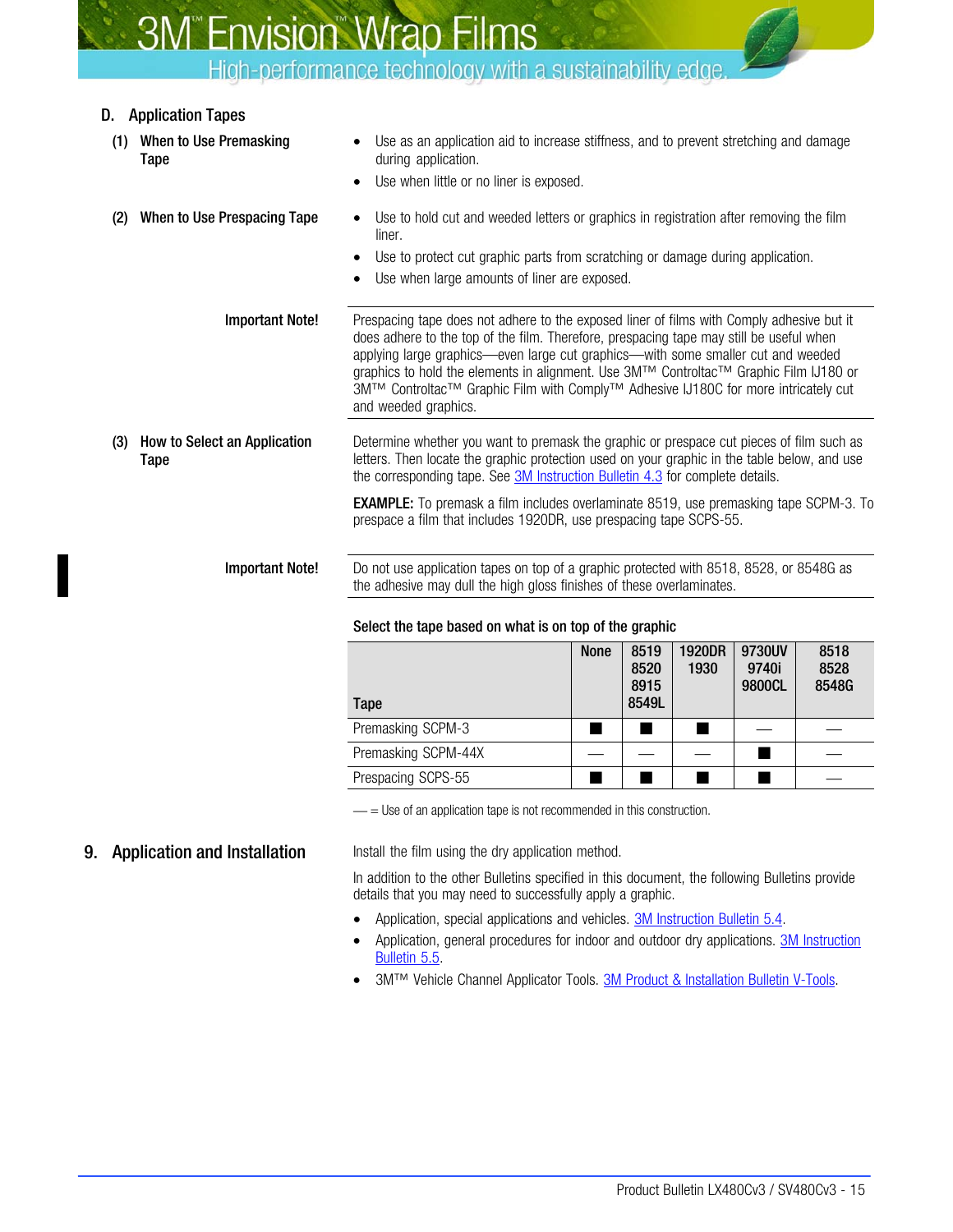## High-performance technology with a sustainability edge.

- <span id="page-15-0"></span>A. Pressure-activated Adhesive • The pressure-activated adhesive on this film offers:
	- smooth sliding into position on a substrate:
	- fast finger tacking to check position; and
	- easy snap up and repositioning when you need it.
	- The snap up and reposition feature is lost:
		- when firm pressure with a squeegee or other application tool is applied.
		- at application temperatures above  $100^{\circ}$ F (38 $^{\circ}$ C) even if only light finger pressure was used for tacking.
		- if any part of the film is removed from the original liner and reapplied to the same or another liner.
		- solvent from inkjet ink or liquid clear has not completely dried or cured, which affects both slideability and snap up.

Air release channels are a characteristic of films with Comply adhesive. Films designated as Cv3 offer the ultimate in invisible air release channels.

- The channels will be damaged and effective air removal affected if you remove and attempt to change liners or reapply the same liner.
- For the best results, always work from the center out to the edges of the graphic to allow trapped air to exit through the air release channels. If the channels are closed off by firm pressure and air is trapped, use an air release tool to aid in removing air bubbles. See [3M Instruction Bulletin 5.4](http://multimedia.mmm.com/mws/mediawebserver.dyn?6666660Zjcf6lVs6EVs666TtNCOrrrrQ-) for details.

**Video**  $(\triangleright)$  See how 3M's Comply adhesive technology works.

For best results, use the stretching guidelines in the table below.

When stretching at higher levels (complex curves, deep contours, around rivets and textured walls), primer and/or relief cuts are required. See [3M Instruction Bulletin 5.36](http://multimedia.mmm.com/mws/mediawebserver.dyn?6666660Zjcf6lVs6EVs666aE9COrrrrQ-) for complete details.

| Inkjet<br>Printing<br><b>ONLY</b> | <b>Film</b> | Graphic<br><b>Protection</b>                              | <b>Expected Stretch Capability</b>                                                                                                         |
|-----------------------------------|-------------|-----------------------------------------------------------|--------------------------------------------------------------------------------------------------------------------------------------------|
| Latex                             | LX480Cv3    | 8518, 8519,<br>8520, 8528,<br>8915.<br>8548G, or<br>85491 | Up to 130% without primer or relief cuts<br>Example: a 10 inch (25 cm) piece of pro-<br>cessed film can stretch up to 13 inches (33<br>cm) |
| Solvent                           | SV480Cv3    | 8518, 8519,<br>8520, 8528,<br>8915.<br>8548G, or<br>8549L | Up to 150% without primer or relief cuts<br>Example: a 10 inch (25 cm) piece of pro-<br>cessed film can stretch up to 15 inches<br>(38cm)  |

For UV inks, see Section [D\(1\)](#page-16-0) on page [17.](#page-16-0)

**D.** Heating the Film Because films LX480Cv3 and SV480Cv3 react to heat from a torch differently than other typical vinyl films, 3M recommends using a heat gun instead of a torch to provide better control and distribution of heat on the film.

> Note: This film may be heated with a torch provided the installer is highly skilled and understands the properties of this material.

#### B. Working with Air Release **Channels**



#### C. Stretching the Film for Inkjet Printed Graphics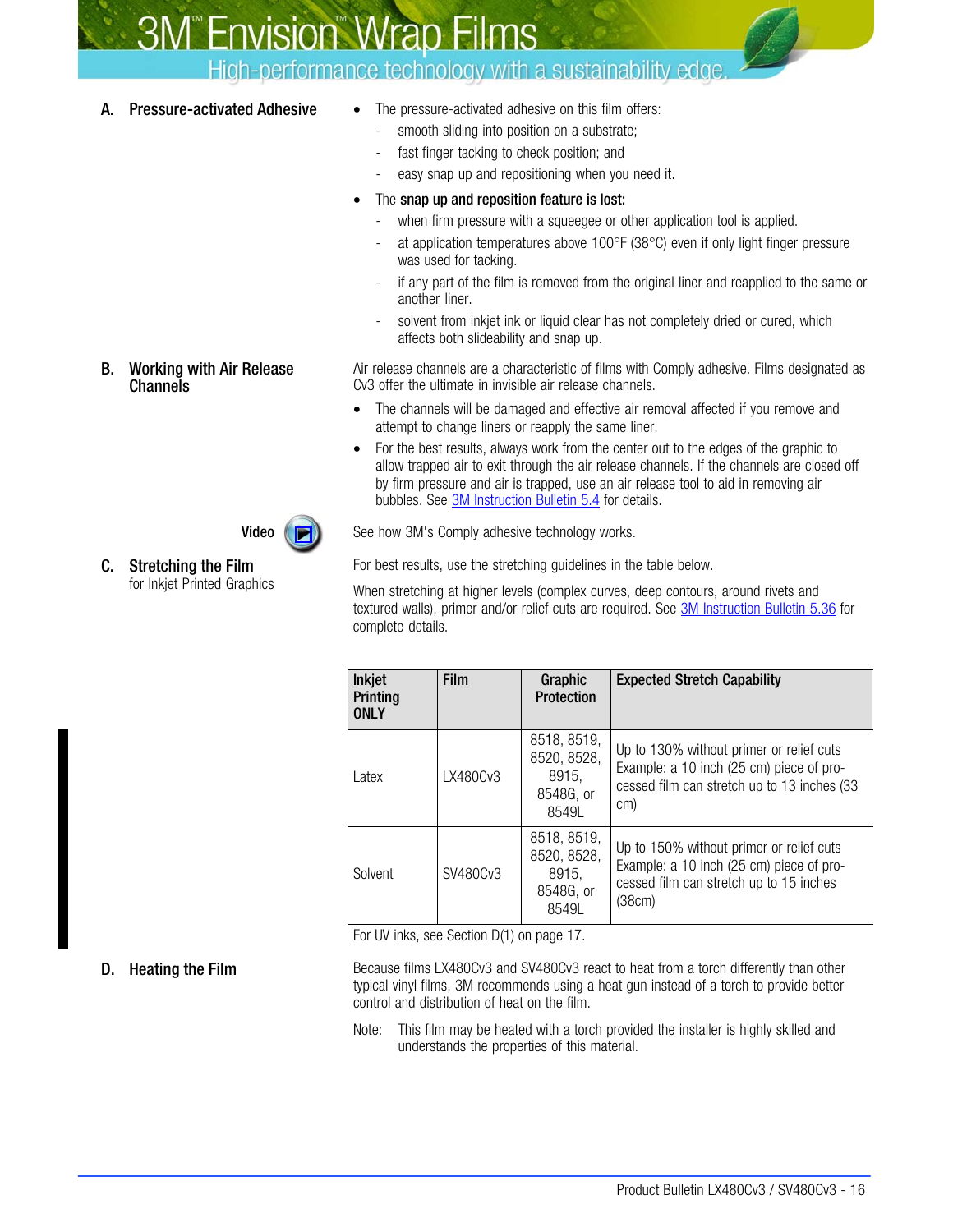<span id="page-16-0"></span>

| <b>Graphics Printed with UV</b><br>(1)<br><b>Inkjet Inks are Heat Sensitive</b> | UV inkjet inks will crack if too much heat is used during graphic application, especially<br>when the film is stretched into complex curves, deep contours, around rivets and textured<br>walls. This will limit the amount of stretching you can do when applying this film. When<br>using a heat gun or other heat source during application, make sure the film surface<br>temperature does not exceed 212°F (100°C).                                                                                      |
|---------------------------------------------------------------------------------|---------------------------------------------------------------------------------------------------------------------------------------------------------------------------------------------------------------------------------------------------------------------------------------------------------------------------------------------------------------------------------------------------------------------------------------------------------------------------------------------------------------|
|                                                                                 | Using additional heat in the post-application process may also cause UV inkjet ink to crack.                                                                                                                                                                                                                                                                                                                                                                                                                  |
|                                                                                 | For the best results, always do a test application of a UV printed graphic to determine<br>how much heat can be used without damaging the image. Also see <b>3M</b> Instruction Bulletin<br>5.36.                                                                                                                                                                                                                                                                                                             |
| 3M™ Tape Primer 94<br>Е.                                                        | Although films LX480Cv3 and SV480Cv3 do not require the use of Primer 94, it is good<br>practice to use this primer to maximize adhesion on any area where the film will be<br>stretched or stressed.                                                                                                                                                                                                                                                                                                         |
| F.<br><b>Application to Vehicles</b>                                            | Read and follow all instructions, and complete the 3M Automobiles, Vans and Buses<br>Pre-installation Inspection Record in 3M Instruction Bulletin 5.36 before manufacturing or<br>applying any graphic to a standard vehicle, van or bus.                                                                                                                                                                                                                                                                    |
| <b>Application to Watercraft</b><br>G.                                          | Read and follow all instructions, and complete the 3M Watercraft Graphics Pre-installation<br>Inspection Record in 3M Instruction Bulletin 5.42 before manufacturing or applying any<br>graphic to a watercraft.                                                                                                                                                                                                                                                                                              |
| <b>Application to Walls</b><br>Н.                                               | See 3M Instruction Bulletin 5.37 for detailed instructions on how to apply graphic film to<br>smooth and textured wall surfaces and to complete the Pre-installation Worksheet and<br>Customer Checklist prior to applying wall graphics to ensure a successful application.                                                                                                                                                                                                                                  |
| Video                                                                           | Watch a rough wall installation and also visit the <b>3M Graphics Video Library</b> to see other<br>videos about techniques for installing wall graphics.                                                                                                                                                                                                                                                                                                                                                     |
| <b>Tips for Successful Textured</b><br>(1)<br><b>Wall Applications</b>          | On textured surfaces, the film and adhesive must conform to irregular high and low spots,<br>which often includes mortar joints. This film is designed to be effective on many of the most<br>common moderate textures found in public stadiums, arenas and similar environments.<br>However, due to the wide variation in substrate texture, you should verify that the film and<br>3M techniques described in this Bulletin and 3M Instruction Bulletin 5.37 are suitable for<br>each of your applications. |
|                                                                                 | Use an installer trained in 3M's techniques and with access to the required 3M tools.                                                                                                                                                                                                                                                                                                                                                                                                                         |
|                                                                                 | Test each different textured surface you are considering at each location. See the in-<br>structions in the following section.                                                                                                                                                                                                                                                                                                                                                                                |
|                                                                                 | Use a 3 inch (76 mm) per second rate of speed for application. (Typically, this is 1 inch<br>(25 mm) per second faster than most wall films.)                                                                                                                                                                                                                                                                                                                                                                 |
|                                                                                 | Film is more susceptible to lifting from deep or undercut mortar joints than shallow ones<br>(about 1/8" (3 mm) deep). Instruction Bulletin 5.37 discusses the various types of mor-<br>tar joints.                                                                                                                                                                                                                                                                                                           |
|                                                                                 | In most cases, minor lifting does not detract from the impact of your customer's mes-<br>sage, nor from the overall durability of the graphic. Edge lifting, which is usually most<br>noticeable at mortar joints, may be susceptible to picking and tearing if the graphic is at<br>pedestrian level and within reach.                                                                                                                                                                                       |
|                                                                                 | Avoid extremes in temperatures.                                                                                                                                                                                                                                                                                                                                                                                                                                                                               |
|                                                                                 | Freeze/thaw cycles that trap moisture behind graphics can cause lifting.                                                                                                                                                                                                                                                                                                                                                                                                                                      |
|                                                                                 | Water may accumulate behind graphics applied to unsealed substrates, resulting in<br>water bubbles that cause lifting.                                                                                                                                                                                                                                                                                                                                                                                        |
|                                                                                 | Intense direct sunlight may cause lifting.                                                                                                                                                                                                                                                                                                                                                                                                                                                                    |

I. Application to Other **Substrates** 

3M offers several detailed Instruction Bulletins to help you achieve a successful graphic installation. Please see Application and Installation.

k,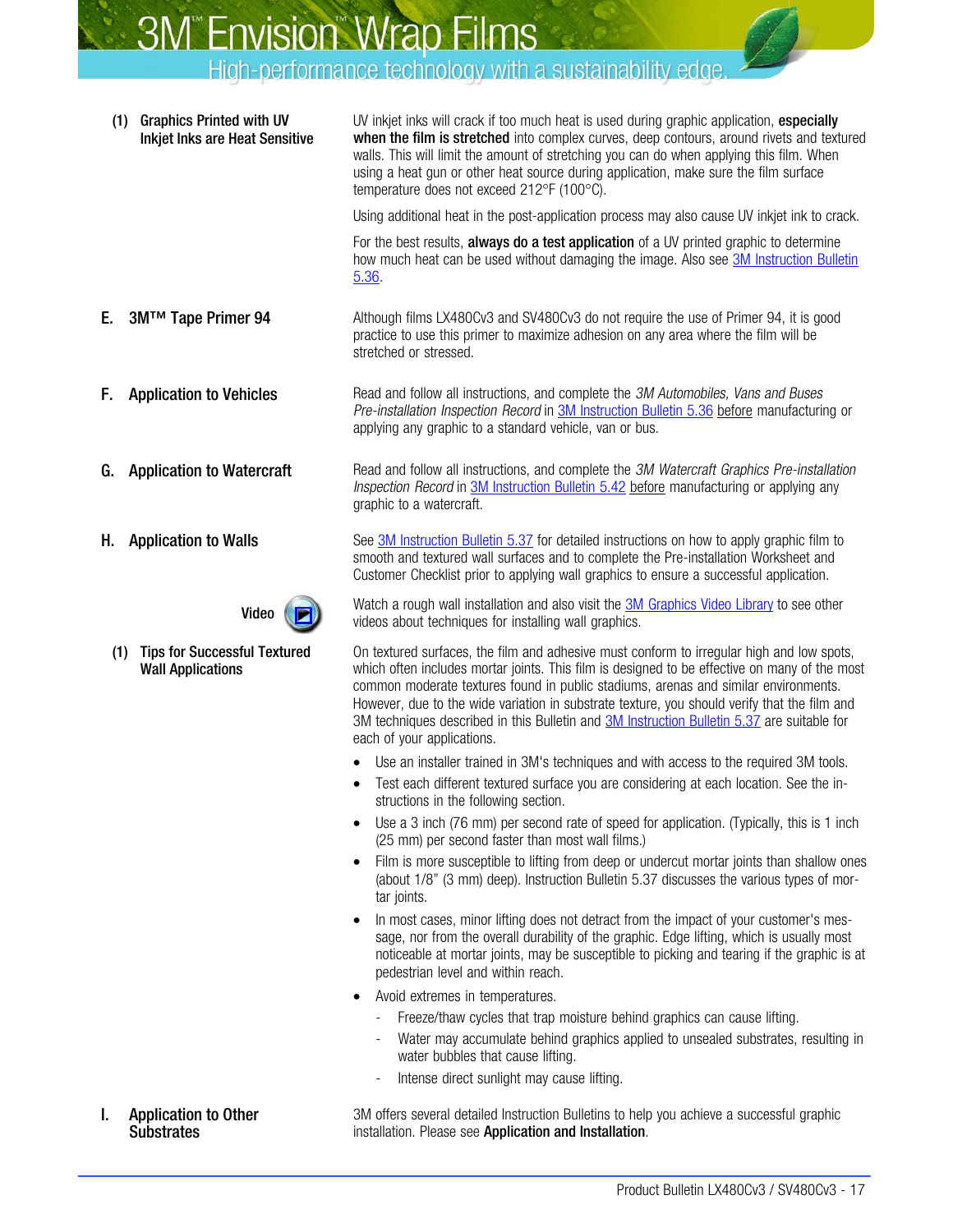High-performance technology with a sustainability edge.

**J.** Edge Sealing Edge sealing minimizes the adverse effects of rigorous use or prolonged or severe exposure conditions, including power-washing, by providing a water and contaminant-tight seal between a graphic film and substrate. Refer to **[3M Product & Instruction Bulletin Edge](http://multimedia.3m.com/mws/mediawebserver?6666660Zjcf6lVs6EVs666COKCOrrrrQ-)** [Sealers](http://multimedia.3m.com/mws/mediawebserver?6666660Zjcf6lVs6EVs666COKCOrrrrQ-) for details. 10. Maintenance and Cleaning Use a cleaner designed for high-quality painted surfaces. The cleaner must be wet, non-abrasive, without strong solvents, and have a pH value between 3 and 11 (neither strongly acidic nor strongly alkaline.) See [3M Instruction Bulletin 6.5](http://multimedia.mmm.com/mws/mediawebserver.dyn?6666660Zjcf6lVs6EVs666TtlCOrrrrQ-). 11. Removal • For most substrates: removal requires heat and/or chemicals. The ease and rate of removal depends on a number of factors. See **3M Instruction Bulletin 6.5** for details. Follow the procedures for using 3M™ Controltac<sup>™</sup> Film Remover R-221 and Adhesive Remover R-231 and for additional removal details. For wall applications: removal varies by the type of substrate. Using heat may ease the removal. 12. Shelf Life, Storage and Shipping A. Shelf Life Total shelf life: 3 years from the date of manufacture on the original box. If you do process the film, do so within 2 years and apply within 1 year. If you do not process the film, apply it within 3 years. **B.** Storage Conditions •  $40^\circ$  to  $100^\circ$ F ( $4^\circ$  to  $38^\circ$ C) • Out of sunlight Clean dry area • Original container Bring the film to print room temperature before using **C.** Shipping Finished Graphics Flat, or rolled printed side out on 6 inch (15 cm) or larger core. This helps prevent the application tape, if used, from popping off. 13. Health and Safety When handling any chemical products, read the manufacturers' container labels and the **CAUTION** Safety Data Sheets (SDS) for important health, safety and environmental information. To obtain SDS sheets for 3M products go to **[3M.com/MSDS](http://solutions.3m.com/wps/portal/3M/en_WW/MSDS/Search?gsaAction=msdsSRA)**, or by mail or in case of an emergency, call 1-800-364-3577 or 1-651-737-6501. When using any equipment, always follow the manufacturers' instructions for safe operation. Be aware that graphics installed on textured walls outdoors can develop mold or mildew on **CAUTION** top of or behind the graphic, which may be a health concern for some individuals, especially during graphic removal.